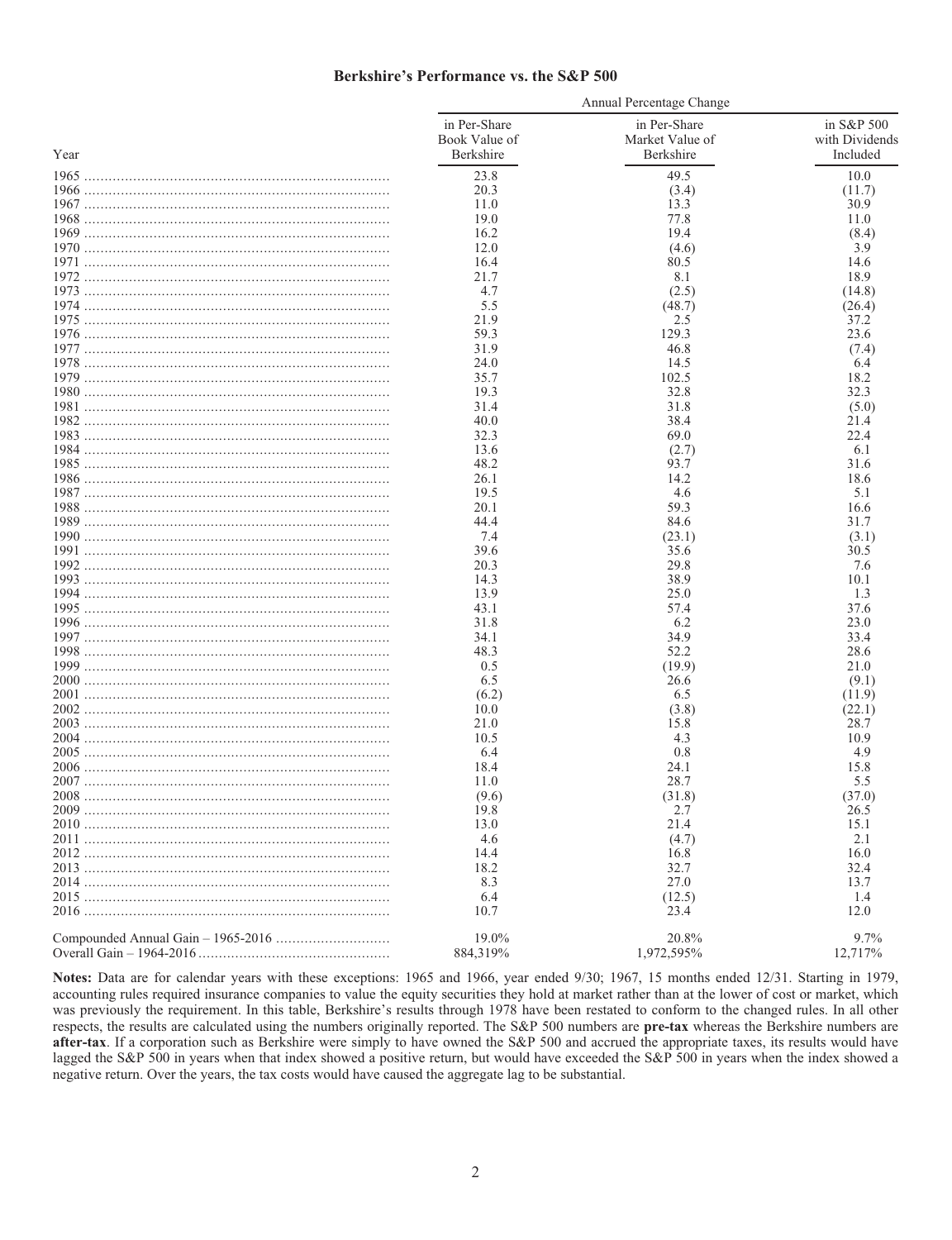## **BERKSHIRE HATHAWAY INC.**

#### **To the Shareholders of Berkshire Hathaway Inc.:**

Berkshire's gain in net worth during 2016 was \$27.5 billion, which increased the per-share book value of both our Class A and Class B stock by 10.7%. Over the last 52 years (that is, since present management took over), per-share book value has grown from \$19 to \$172,108, a rate of 19% compounded annually.\*

During the first half of those years, Berkshire's net worth was roughly equal to the number that really counts: the intrinsic value of the business. The similarity of the two figures existed then because most of our resources were deployed in marketable securities that were regularly revalued to their quoted prices (less the tax that would be incurred if they were to be sold). In Wall Street parlance, our balance sheet was then in very large part "marked to market."

By the early 1990s, however, our focus was changing to the outright ownership of businesses, a shift that materially diminished the relevance of balance sheet figures. That disconnect occurred because the accounting rules (commonly referred to as "GAAP") that apply to companies we control differ in important ways from those used to value marketable securities. Specifically, the accounting for *businesses* we own requires that the carrying value of "losers" be written down when their failures become apparent. "Winners," conversely, are *never* revalued upwards.

We've experienced both outcomes: As is the case in marriage, business acquisitions often deliver surprises *after* the "I do's." I've made some dumb purchases, paying far too much for the economic goodwill of companies we acquired. That later led to goodwill write-offs and to consequent reductions in Berkshire's book value. We've also had some winners among the businesses we've purchased  $-$  a few of the winners very big  $$ but have not written those up by a penny.

We have no quarrel with the asymmetrical accounting that applies here. But, over time, it necessarily widens the gap between Berkshire's intrinsic value and its book value. Today, the large – and growing – unrecorded gains at our winners produce an intrinsic value for Berkshire's shares that *far* exceeds their book value. The overage is truly huge in our property/casualty insurance business and significant also in many other operations.

Over time, stock prices gravitate toward intrinsic value. That's what has happened at Berkshire, a fact explaining why the company's 52-year market-price gain – shown on the facing page – materially exceeds its book-value gain.

\* All per-share figures used in this report apply to Berkshire's A shares. Figures for the B shares are 1/1500th of those shown for A.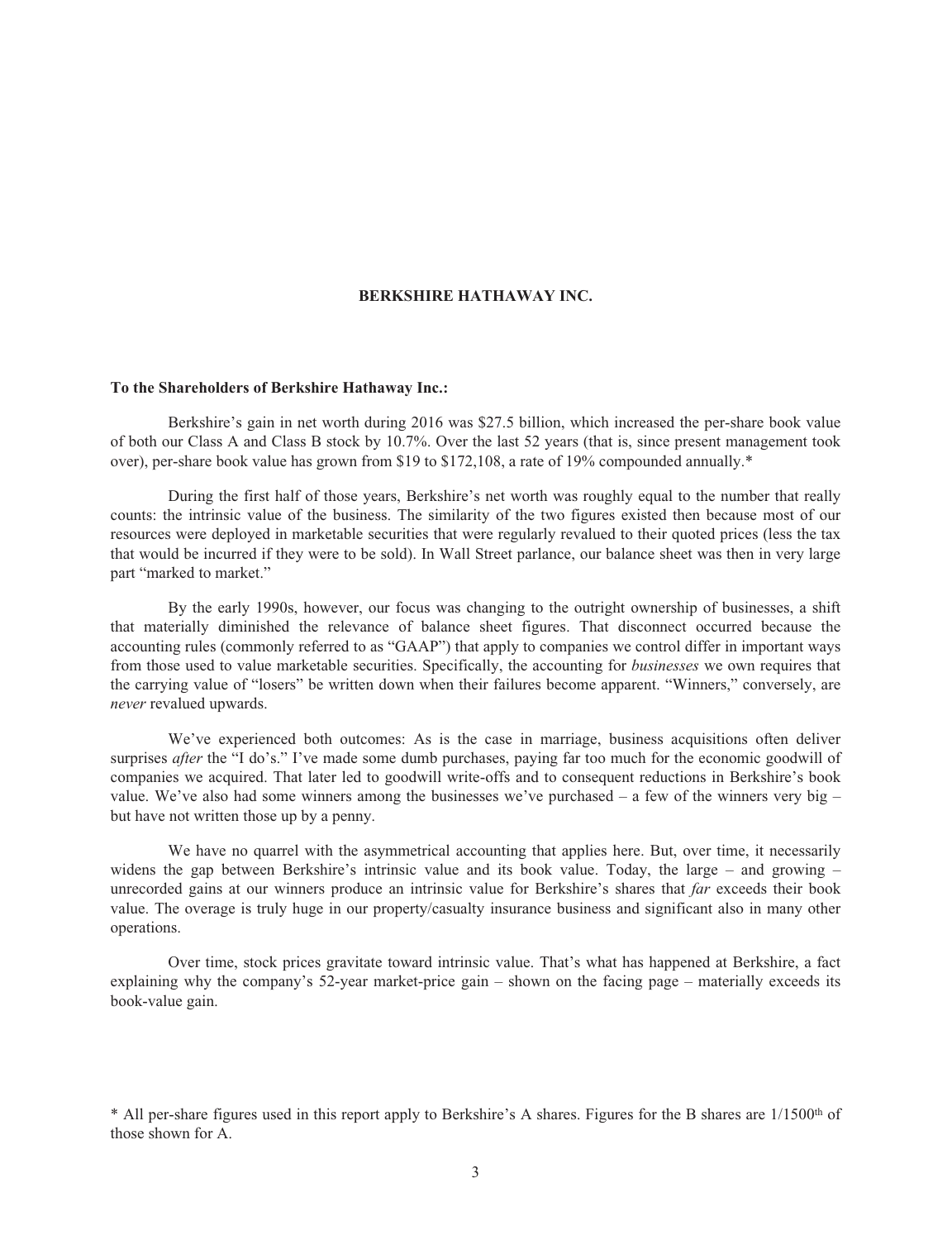### **What We Hope to Accomplish**

Charlie Munger, Berkshire's Vice Chairman and my partner, and I expect Berkshire's *normalized* earning power per share to increase every year. *Actual* earnings, of course, will sometimes decline because of periodic weakness in the U.S. economy. In addition, insurance mega-catastrophes or other industry-specific events may occasionally reduce earnings at Berkshire, even when most American businesses are doing well.

It's our job, though, to over time deliver significant growth, bumpy or not. After all, as stewards of *your* capital, Berkshire directors have opted to retain all earnings. Indeed, in both 2015 and 2016 Berkshire ranked first among American businesses in the dollar volume of earnings retained, in each year reinvesting many billions of dollars more than did the runner-up. Those reinvested dollars must earn their keep.

Some years, the gains in underlying earning power we achieve will be minor; very occasionally, the cash register will ring loud. Charlie and I have no magic plan to add earnings except to dream big and to be prepared mentally and financially to act fast when opportunities present themselves. Every decade or so, dark clouds will fill the economic skies, and they will briefly rain gold. When downpours of that sort occur, it's imperative that we rush outdoors carrying washtubs, not teaspoons. And that we will do.

I earlier described our gradual shift from a company obtaining most of its gains from investment activities to one that grows in value by owning businesses. Launching that transition, we took baby steps – making small acquisitions whose impact on Berkshire's profits was dwarfed by our gains from marketable securities. Despite that cautious approach, I made one particularly egregious error, acquiring Dexter Shoe for \$434 million in 1993. Dexter's value promptly went to zero. The story gets worse: I used stock for the purchase, giving the sellers 25,203 shares of Berkshire that at yearend 2016 were worth more than \$6 billion.

That wreck was followed by three key happenings – two positive, one negative – that set us firmly on our present course. At the beginning of 1996, we acquired the half of GEICO we didn't already own, a cash transaction that changed our holding from a portfolio investment into a wholly-owned operating business. GEICO, with its almost unlimited potential, quickly became the centerpiece around which we built what I believe is now the world's premier property/casualty business.

Unfortunately, I followed the GEICO purchase by foolishly using Berkshire stock – a *boatload* of stock – to buy General Reinsurance in late 1998. After some early problems, General Re has become a fine insurance operation that we prize. It was, nevertheless, a terrible mistake on my part to issue 272,200 shares of Berkshire in buying General Re, an act that increased our outstanding shares by a whopping 21.8%. My error caused Berkshire shareholders to give far more than they received (a practice that – despite the Biblical endorsement – is far from blessed when you are buying businesses).

Early in 2000, I atoned for that folly by buying 76% (since grown to 90%) of MidAmerican Energy, a brilliantly-managed utility business that has delivered us many large opportunities to make profitable and socially-useful investments. The MidAmerican *cash* purchase – I was learning – firmly launched us on our present course of (1) continuing to build our insurance operation; (2) energetically acquiring large and diversified non-insurance businesses and (3) largely making our deals from internally-generated cash. (Today, I would rather prep for a colonoscopy than issue Berkshire shares.)

Our portfolio of bonds and stocks, de-emphasized though it is, has continued in the post-1998 period to grow and to deliver us hefty capital gains, interest, and dividends. Those portfolio earnings have provided us major help in financing the purchase of businesses. Though unconventional, Berkshire's two-pronged approach to capital allocation gives us a real edge.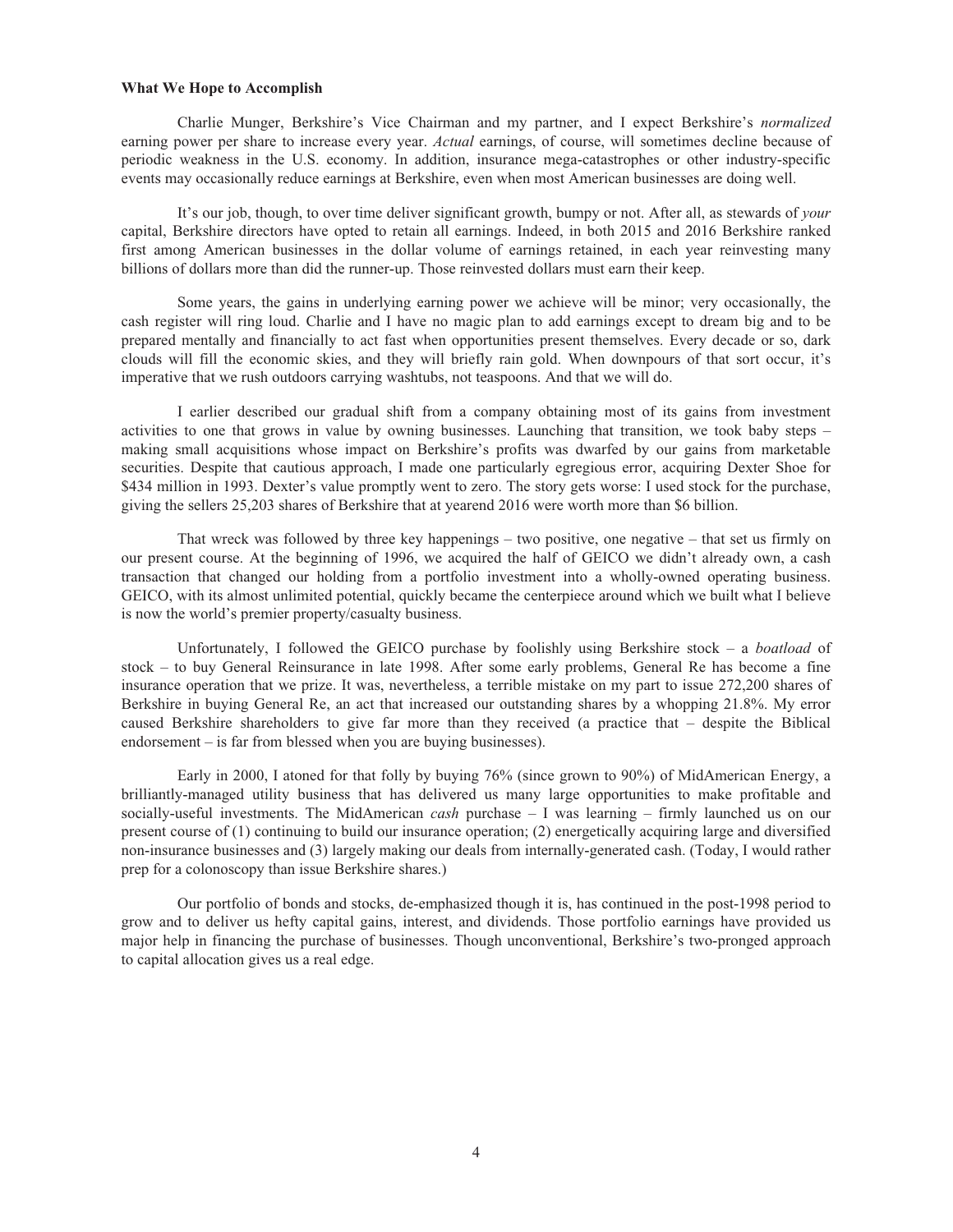Here's our financial record since 1999, when the redirection of our business began in earnest. During the 18-year period covered, Berkshire's outstanding shares grew by only 8.3%, with most of the increase occurring when we purchased BNSF. That, I'm happy to say, was one issuance of stock that made good sense.

# After-Tax Earnings (in billions of dollars)

|      |                | Capital     |      |                | Capital     |
|------|----------------|-------------|------|----------------|-------------|
| Year | Operations (1) | Gains $(2)$ | Year | Operations (1) | Gains $(2)$ |
| 1999 | 0.67           | 0.89        | 2008 | 9.64           | (4.65)      |
| 2000 | 0.94           | 2.39        | 2009 | 7.57           | 0.49        |
| 2001 | (0.13)         | 0.92        | 2010 | 11.09          | 1.87        |
| 2002 | 3.72           | 0.57        | 2011 | 10.78          | (0.52)      |
| 2003 | 5.42           | 2.73        | 2012 | 12.60          | 2.23        |
| 2004 | 5.05           | 2.26        | 2013 | 15.14          | 4.34        |
| 2005 | 5.00           | 3.53        | 2014 | 16.55          | 3.32        |
| 2006 | 9.31           | 1.71        | 2015 | 17.36          | 6.73        |
| 2007 | 9.63           | 3.58        | 2016 | 17.57          | 6.50        |
|      |                |             |      |                |             |

- (1) Including interest and dividends from investments, but *excluding* capital gains or losses.
- (2) In very large part, this tabulation includes only *realized* capital gains or losses. Unrealized gains and losses are also included, however, when GAAP requires that treatment.

Our expectation is that investment gains will continue to be substantial – though totally random as to timing – and that these will supply significant funds for business purchases. Concurrently, Berkshire's superb corps of operating CEOs will focus on increasing earnings at the individual businesses they manage, sometimes helping them to grow by making bolt-on acquisitions. By our avoiding the issuance of Berkshire stock, any improvement in earnings will translate into equivalent per-share gains.

\*\*\*\*\*\*\*\*\*\*\*\*

Our efforts to materially increase the normalized earnings of Berkshire will be aided – as they have been throughout our managerial tenure – by America's economic dynamism. One word sums up our country's achievements: miraculous. From a standing start 240 years ago – a span of time less than triple my days on earth – Americans have combined human ingenuity, a market system, a tide of talented and ambitious immigrants, and the rule of law to deliver abundance beyond any dreams of our forefathers.

You need not be an economist to understand how well our system has worked. Just look around you. See the 75 million owner-occupied homes, the bountiful farmland, the 260 million vehicles, the hyper-productive factories, the great medical centers, the talent-filled universities, you name it – they all represent a net gain for Americans from the barren lands, primitive structures and meager output of 1776. Starting from scratch, America has amassed wealth totaling \$90 trillion.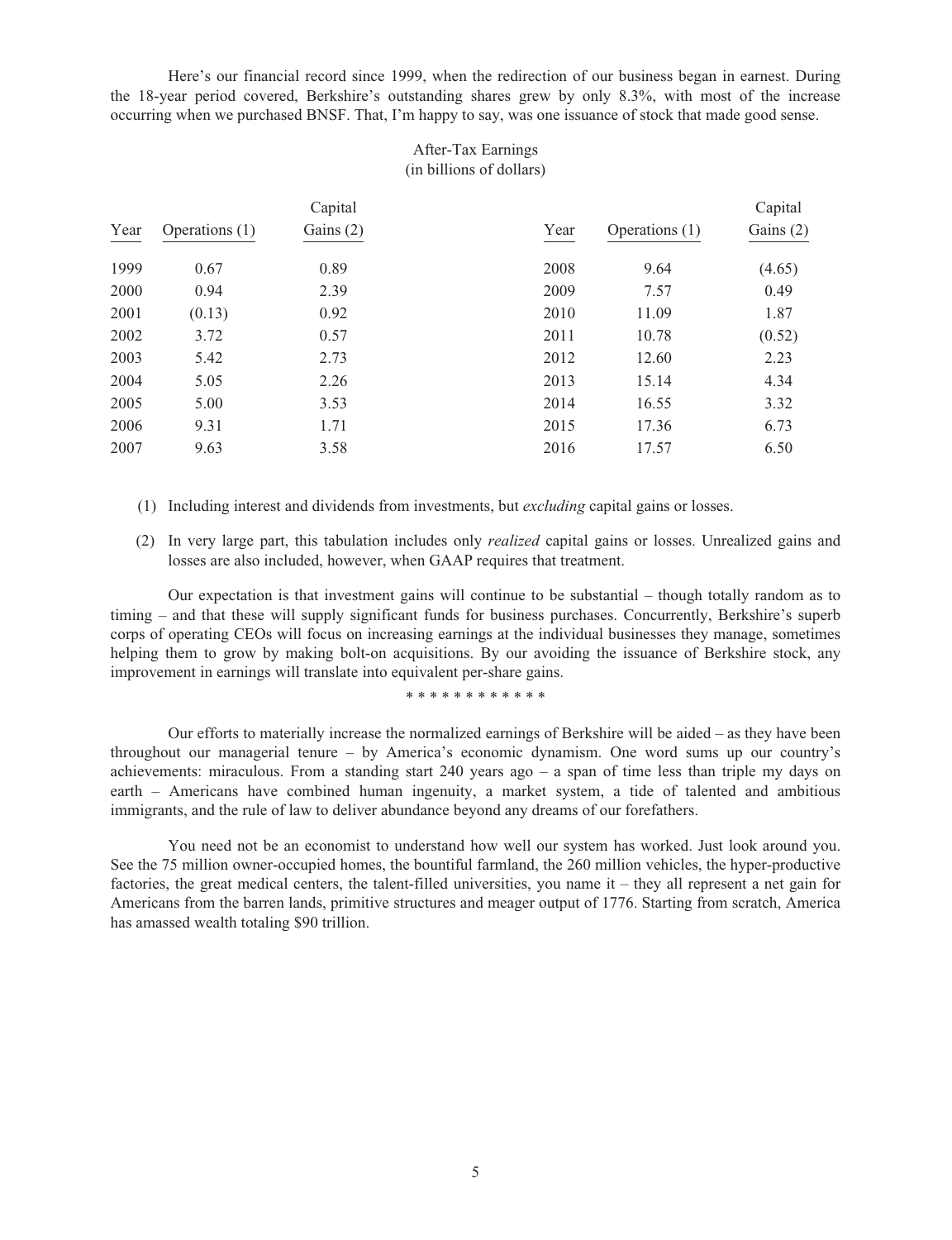It's true, of course, that American owners of homes, autos and other assets have often borrowed heavily to finance their purchases. If an owner defaults, however, his or her asset does not disappear or lose its usefulness. Rather, ownership customarily passes to an American lending institution that then disposes of it to an American buyer. Our *nation's* wealth remains intact. As Gertrude Stein put it, "Money is always there, but the pockets change."

Above all, it's our market system – an economic traffic cop ably directing capital, brains and labor – that has created America's abundance. This system has also been the primary factor in allocating rewards. Governmental redirection, through federal, state and local taxation, has in addition determined the distribution of a significant portion of the bounty.

America has, for example, decided that those citizens in their productive years should help both the old and the young. Such forms of aid – sometimes enshrined as "entitlements" – are generally thought of as applying to the aged. But don't forget that four million American babies are born each year with an entitlement to a public education. That societal commitment, largely financed at the local level, costs about \$150,000 per baby. The annual cost totals more than \$600 billion, which is about  $3\frac{1}{2}\%$  of GDP.

However our wealth may be divided, the mind-boggling amounts you see around you belong almost exclusively to Americans. Foreigners, of course, own or have claims on a modest portion of our wealth. Those holdings, however, are of little importance to our national balance sheet: *Our* citizens own assets abroad that are roughly comparable in value.

Early Americans, we should emphasize, were neither smarter nor more hard working than those people who toiled century after century before them. But those venturesome pioneers crafted a system that unleashed human potential, and their successors built upon it.

This economic creation will deliver increasing wealth to our progeny far into the future. Yes, the build-up of wealth will be interrupted for short periods from time to time. It will not*,* however, be stopped. I'll repeat what I've both said in the past and expect to say in future years: Babies born in America today are the luckiest crop in history.

# \*\*\*\*\*\*\*\*\*\*\*\*

America's economic achievements have led to staggering profits for stockholders. During the 20<sup>th</sup> century the Dow-Jones Industrials advanced from 66 to 11,497, a 17,320% capital gain that was materially boosted by steadily increasing dividends. The trend continues: By yearend 2016, the index had advanced a further 72%, to 19,763.

American business – and consequently a basket of stocks – is virtually certain to be worth far more in the years ahead. Innovation, productivity gains, entrepreneurial spirit and an abundance of capital will see to that. Ever-present naysayers may prosper by marketing their gloomy forecasts. But heaven help them if they act on the nonsense they peddle.

Many companies, of course, will fall behind, and some will fail. Winnowing of that sort is a product of market dynamism. Moreover, the years ahead will occasionally deliver major market declines – even panics – that will affect virtually all stocks. No one can tell you when these traumas will occur – not me, not Charlie, not economists, not the media. Meg McConnell of the New York Fed aptly described the reality of panics: "We spend a lot of time looking for systemic risk; in truth, however, it tends to find us."

During such scary periods, you should never forget two things: First, widespread fear is your *friend* as an investor, because it serves up bargain purchases. Second, *personal* fear is your enemy. It will also be unwarranted. Investors who avoid high and unnecessary costs and simply sit for an extended period with a collection of large, conservatively-financed American businesses will almost certainly do well.

As for Berkshire, our size precludes a *brilliant* result: Prospective returns fall as assets increase. Nonetheless, Berkshire's collection of good businesses, along with the company's impregnable financial strength and owner-oriented culture, should deliver decent results. We won't be satisfied with less.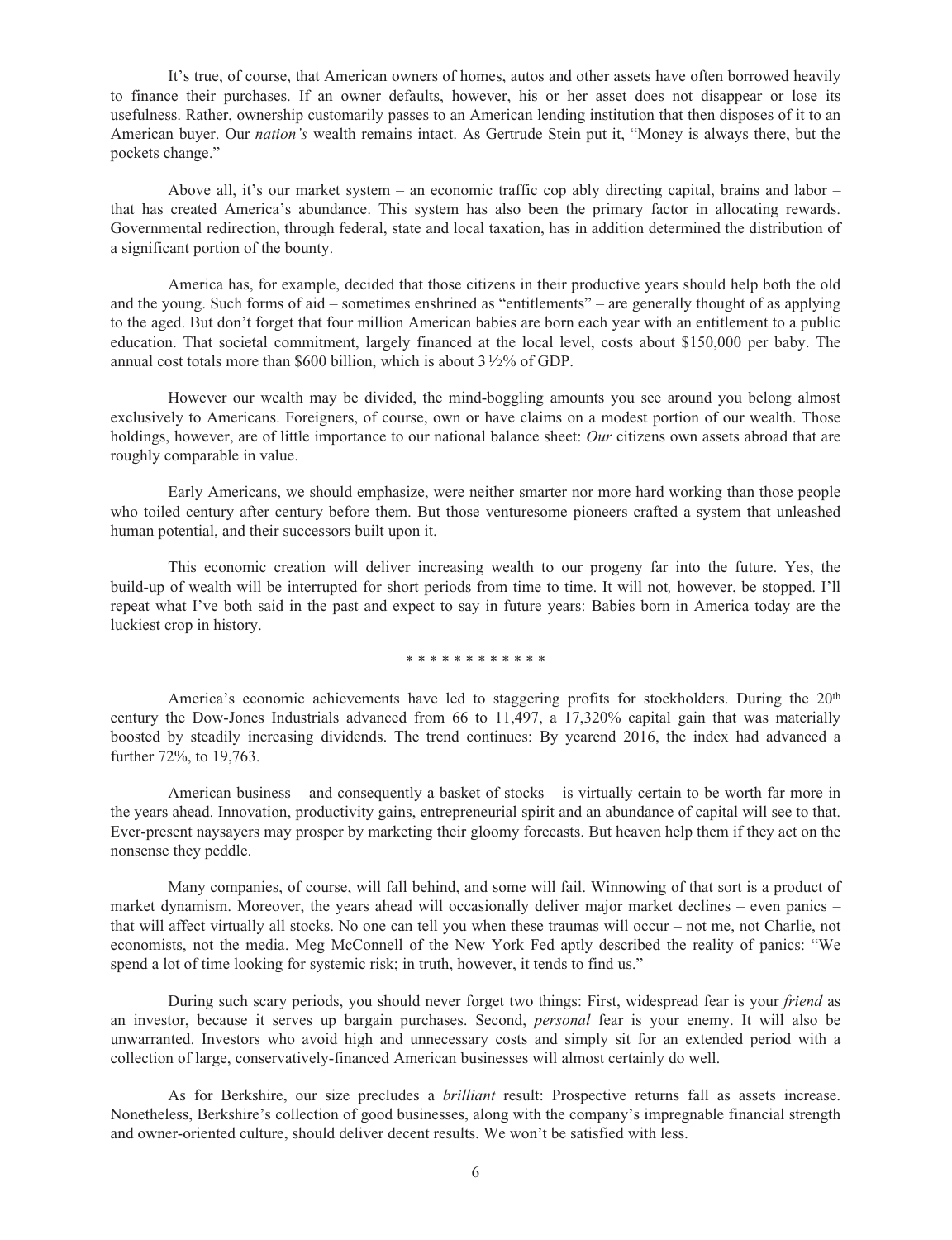### **Share Repurchases**

In the investment world, discussions about share repurchases often become heated. But I'd suggest that participants in this debate take a deep breath: Assessing the desirability of repurchases isn't that complicated.

From the standpoint of exiting shareholders, repurchases are always a plus. Though the day-to-day impact of these purchases is usually minuscule, it's always better for a seller to have an additional buyer in the market.

For continuing shareholders, however, repurchases only make sense if the shares are bought at a price below intrinsic value. When that rule is followed, the remaining shares experience an immediate gain in intrinsic value. Consider a simple analogy: If there are three equal partners in a business worth \$3,000 and one is bought out by the partnership for \$900, each of the remaining partners realizes an immediate gain of \$50. If the exiting partner is paid \$1,100, however, the continuing partners each suffer a loss of \$50. The same math applies with corporations and their shareholders. Ergo, the question of whether a repurchase action is value-enhancing or value-destroying for continuing shareholders is entirely purchase-price dependent.

It is puzzling, therefore, that corporate repurchase announcements almost never refer to a price above which repurchases will be eschewed. That certainly wouldn't be the case if a management was buying an outside business. There, price would always factor into a buy-or-pass decision.

When CEOs or boards are buying a small part of their own company, though, they all too often seem oblivious to price. Would they behave similarly if they were managing a private company with just a few owners and were evaluating the wisdom of buying out one of them? Of course not.

It is important to remember that there are two occasions in which repurchases should not take place, even if the company's shares are underpriced. One is when a business both needs all its available money to protect or expand its own operations and is also uncomfortable adding further debt. Here, the internal need for funds should take priority. This exception assumes, of course, that the business has a decent future awaiting it after the needed expenditures are made.

The second exception, less common, materializes when a business acquisition (or some other investment opportunity) offers far greater value than do the undervalued shares of the potential repurchaser. Long ago, Berkshire itself often had to choose between these alternatives. At our present size, the issue is far less likely to arise.

My suggestion: Before even discussing repurchases, a CEO and his or her Board should stand, join hands and in unison declare, "What is smart at one price is stupid at another."

### \*\*\*\*\*\*\*\*\*\*\*\*

To recap Berkshire's own repurchase policy: I am authorized to buy large amounts of Berkshire shares at 120% or less of book value because our Board has concluded that purchases at that level clearly bring an instant and material benefit to continuing shareholders. By our estimate, a 120%-of-book price is a significant discount to Berkshire's intrinsic value, a spread that is appropriate because calculations of intrinsic value can't be precise.

The authorization given me does not mean that we will "prop" our stock's price at the 120% ratio. If that level is reached, we will instead attempt to blend a desire to make meaningful purchases at a value-creating price with a related goal of not over-influencing the market.

To date, repurchasing our shares has proved hard to do. That may well be because we have been clear in describing our repurchase policy and thereby have signaled our view that Berkshire's intrinsic value is significantly higher than 120% of book value. If so, that's fine. Charlie and I prefer to see Berkshire shares sell in a fairly narrow range around intrinsic value, neither wishing them to sell at an unwarranted high price – it's no fun having owners who are disappointed with their purchases – nor one too low. Furthermore, our buying out "partners" at a discount is not a particularly gratifying way of making money. Still, market circumstances could create a situation in which repurchases would benefit both continuing and exiting shareholders. If so, we will be ready to act.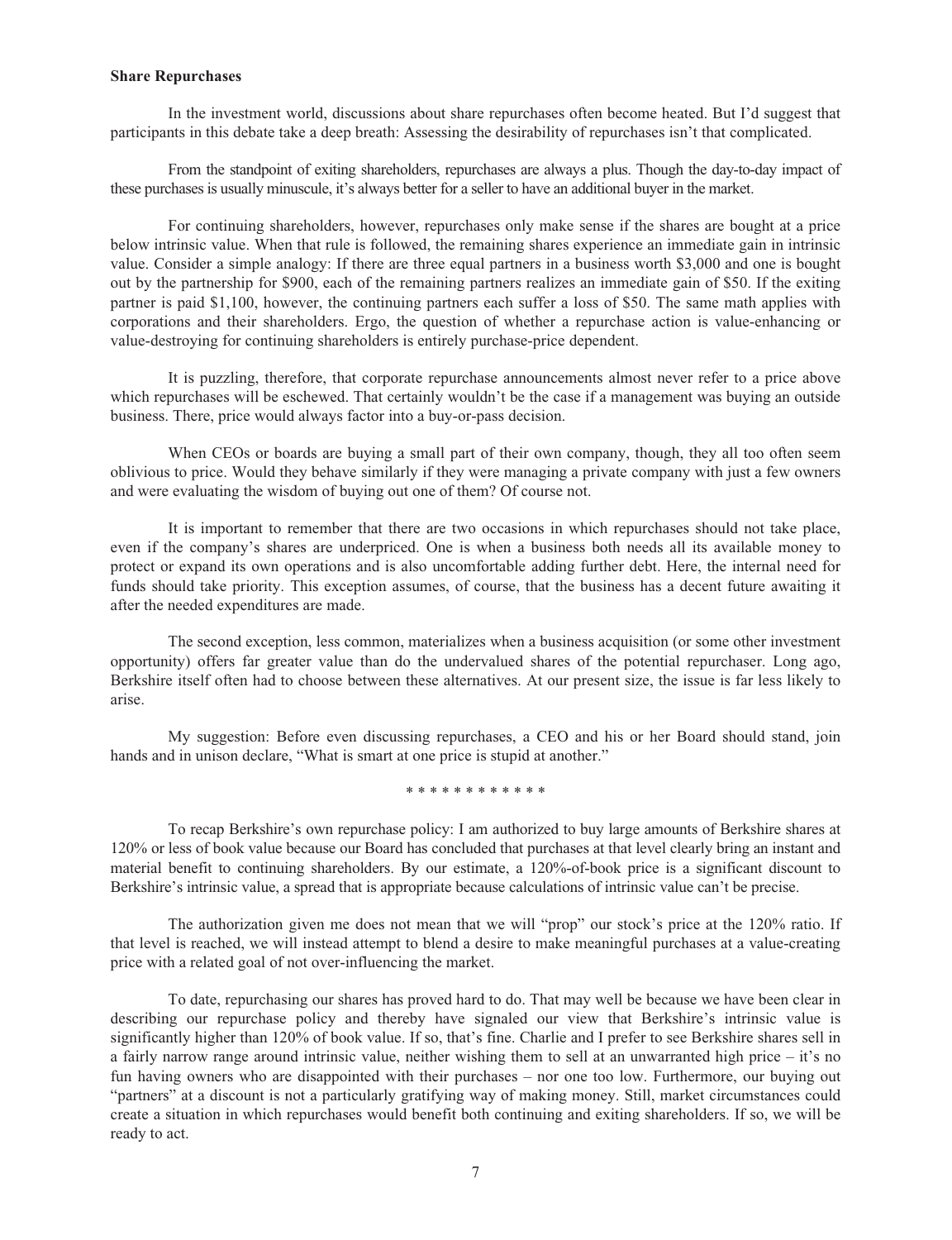One final observation for this section: As the subject of repurchases has come to a boil, some people have come close to calling them un-American – characterizing them as corporate misdeeds that divert funds needed for productive endeavors. That simply isn't the case: Both American corporations and private investors are today awash in funds looking to be sensibly deployed. I'm not aware of *any* enticing project that in recent years has died for lack of capital. (Call us if you have a candidate.)

### **Insurance**

Let's now look at Berkshire's various businesses, starting with our most important sector, insurance. The property/casualty ("P/C") branch of that industry has been the engine that has propelled our growth since 1967, the year we acquired National Indemnity and its sister company, National Fire & Marine, for \$8.6 million. Today, National Indemnity is the largest property/casualty company in the world as measured by net worth.

One reason we were attracted to the P/C business was its financial characteristics: P/C insurers receive premiums upfront and pay claims later. In extreme cases, such as claims arising from exposure to asbestos, payments can stretch over many decades. This collect-now, pay-later model leaves P/C companies holding large sums – money we call "float" – that will eventually go to others. Meanwhile, insurers get to invest this float for their own benefit. Though individual policies and claims come and go, the amount of float an insurer holds usually remains fairly stable in relation to premium volume. Consequently, as our business grows, so does our float. And *how* it has grown, as the following table shows:

| Year | Float (in millions) |
|------|---------------------|
|      |                     |
| 1970 | S<br>39             |
| 1980 | 237                 |
| 1990 | 1,632               |
| 2000 | 27,871              |
| 2010 | 65,832              |
| 2016 | 91,577              |

We recently wrote a huge policy that increased float to more than \$100 billion. Beyond that one-time boost, float at GEICO and several of our specialized operations is almost certain to grow at a good clip. National Indemnity's reinsurance division, however, is party to a number of large run-off contracts whose float is certain to drift downward.

We may in time experience a decline in float. If so, the decline will be *very* gradual – at the outside no more than 3% in any year. The nature of our insurance contracts is such that we can *never* be subject to immediate or near-term demands for sums that are of significance to our cash resources. This structure is by design and is a key component in the unequaled financial strength of our insurance companies. It will *never* be compromised.

If our premiums exceed the total of our expenses and eventual losses, our insurance operation registers an underwriting profit that adds to the investment income the float produces. When such a profit is earned, we enjoy the use of free money – and, better yet, get *paid* for holding it.

Unfortunately, the wish of all insurers to achieve this happy result creates intense competition, so vigorous indeed that it sometimes causes the P/C industry as a whole to operate at a significant underwriting *loss*. This loss, in effect, is what the industry pays to hold its float. Competitive dynamics almost guarantee that the insurance industry, despite the float income all its companies enjoy, will continue its dismal record of earning subnormal returns on tangible net worth as compared to other American businesses.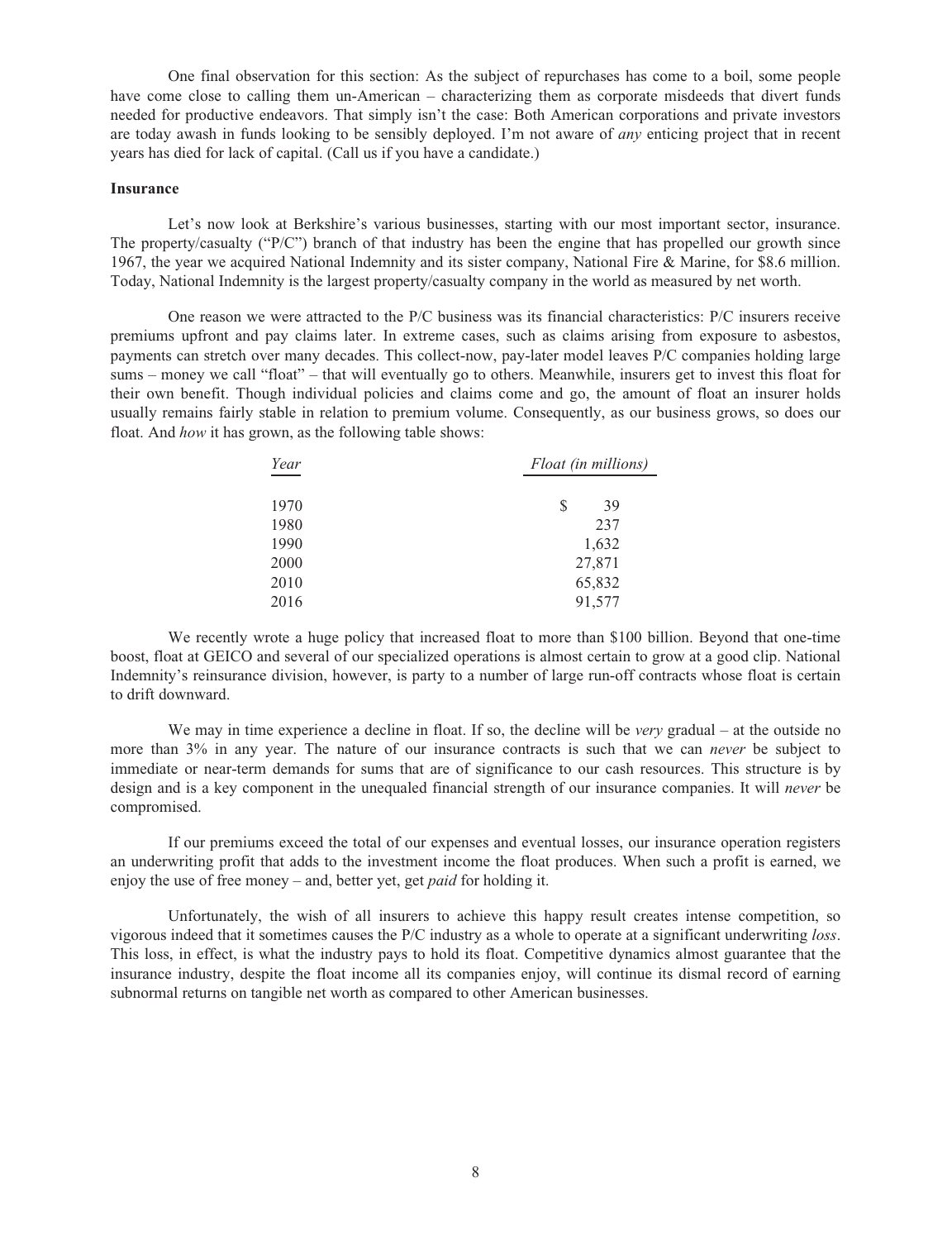This outcome is made more certain by the dramatically lower interest rates that now exist throughout the world. The investment portfolios of almost all P/C companies – though *not* those of Berkshire – are heavily concentrated in bonds. As these high-yielding legacy investments mature and are replaced by bonds yielding a pittance, earnings from float will steadily fall. For that reason, and others as well, it's a good bet that industry results over the next ten years will fall short of those recorded in the past decade, particularly in the case of companies that specialize in reinsurance.

Nevertheless, I very much like our own prospects. Berkshire's unrivaled financial strength allows us far more flexibility in investing than that generally available to P/C companies. The many alternatives available to us are always an advantage; occasionally, they offer us major opportunities. When others are constrained, our choices expand.

Moreover, our P/C companies have an excellent underwriting record. Berkshire has now operated at an underwriting profit for 14 consecutive years, our pre-tax gain for the period having totaled \$28 billion. That record is no accident: Disciplined risk evaluation is the daily focus of *all* of our insurance managers, who know that while float is valuable, its benefits can be drowned by poor underwriting results. All insurers give that message lip service. At Berkshire it is a religion, Old Testament style.

So how does our float affect intrinsic value? When Berkshire's *book* value is calculated, the *full* amount of our float is deducted as a *liability*, just as if we had to pay it out tomorrow and could not replenish it. But to think of float as a typical liability is a major mistake. It should instead be viewed as a revolving fund. Daily, we pay old claims and related expenses – a huge \$27 billion to more than six million claimants in 2016 – and that reduces float. Just as surely, we each day write new business that will soon generate its own claims, adding to float.

If our revolving float is both costless and long-enduring, which I believe it will be, the true value of this liability is *dramatically* less than the accounting liability. Owing \$1 that in effect will never leave the premises – because new business is almost certain to deliver a substitute – is worlds different from owing \$1 that will go out the door tomorrow and not be replaced. The two types of liabilities, however, are treated as equals under GAAP.

A partial offset to this overstated liability is a \$15.5 billion "goodwill" asset that we incurred in buying our insurance companies and that is included in our book-value figure. In very large part, this goodwill represents the price we paid for the float-generating capabilities of our insurance operations. The cost of the goodwill, however, has *no* bearing on its true value. For example, if an insurance company sustains large and prolonged underwriting losses, *any* goodwill asset carried on the books should be deemed valueless, whatever its original cost.

Fortunately, that does not describe Berkshire. Charlie and I believe the true economic value of our insurance goodwill – what we would happily pay for float *of similar quality* were we to purchase an insurance operation possessing it – to be *far* in excess of its historic carrying value. Indeed, almost the entire \$15.5 billion we carry for goodwill in our insurance business was already on our books in 2000 when float was \$28 billion. Yet we have subsequently increased our float by \$64 billion, a gain that in no way is reflected in our book value. This unrecorded asset is one reason – a huge reason – why we believe Berkshire's intrinsic business value far exceeds its book value.

# \*\*\*\*\*\*\*\*\*\*\*\*

Berkshire's attractive insurance economics exist only because we have some terrific managers running disciplined operations that in most cases possess hard-to-replicate business models. Let me tell you about the major units.

First by float size is the Berkshire Hathaway Reinsurance Group, managed by Ajit Jain. Ajit insures risks that no one else has the desire or the capital to take on. His operation combines capacity, speed, decisiveness and, most important, brains in a manner unique in the insurance business. Yet he never exposes Berkshire to risks that are inappropriate in relation to our resources.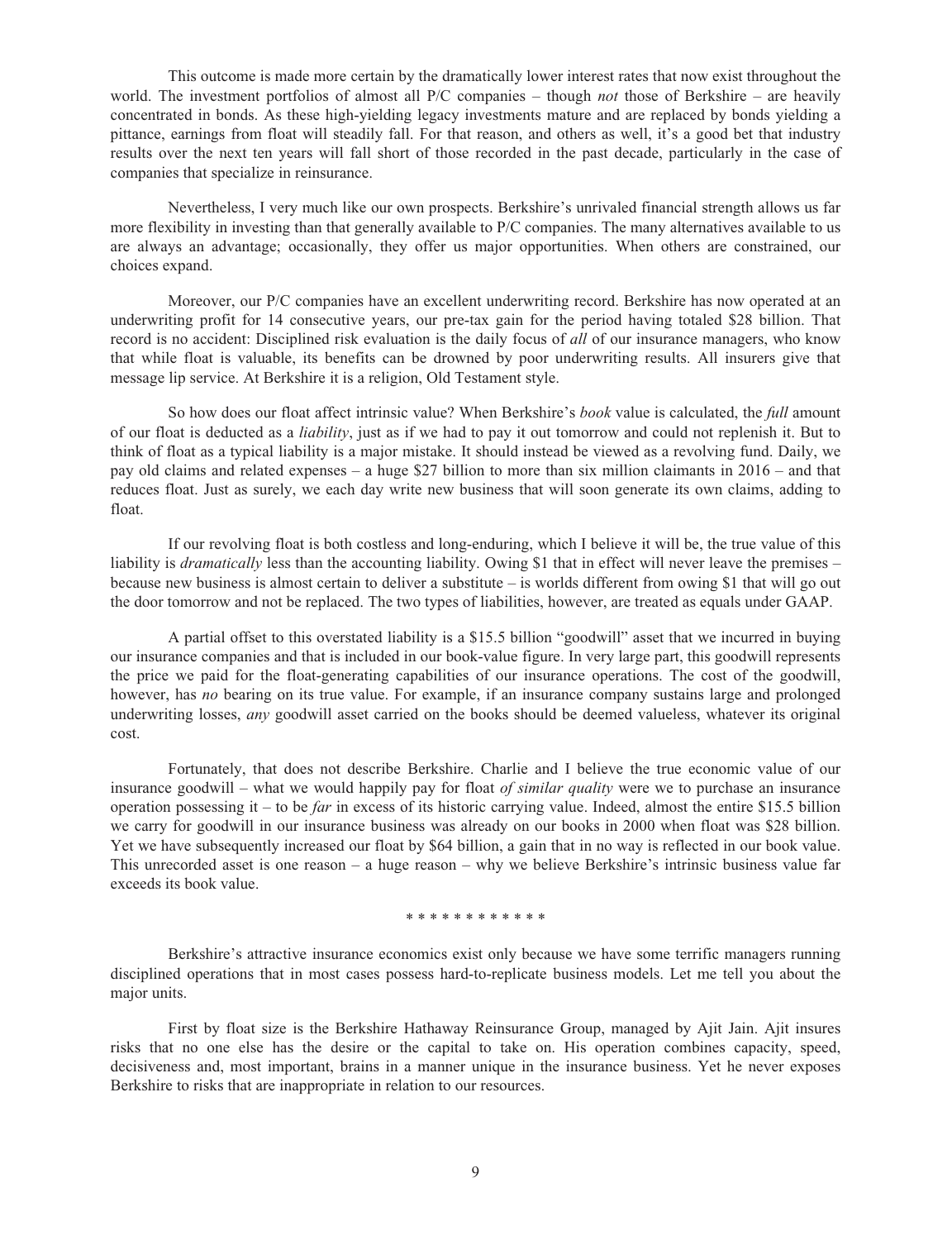Indeed, Berkshire is *far* more conservative in avoiding risk than most large insurers. For example, if the insurance industry should experience a \$250 billion loss from some mega-catastrophe – a loss about triple anything it has ever experienced – Berkshire as a whole would likely record a large profit for the year. Our many streams of non-insurance earnings would see to that. Additionally, we would remain awash in cash and be eager to write business in an insurance market that might well be in disarray. Meanwhile, other major insurers and reinsurers would be swimming in red ink, if not facing insolvency.

When Ajit entered Berkshire's office on a Saturday in 1986, he did not have a day's experience in the insurance business. Nevertheless, Mike Goldberg, then our manager of insurance, handed him the keys to our small and struggling reinsurance business. With that move, Mike achieved sainthood: Since then, Ajit has created tens of billions of value for Berkshire shareholders. If there were ever to be another Ajit and you could swap me for him, *don't hesitate*. Make the trade!

# \*\*\*\*\*\*\*\*\*\*\*\*

We have another reinsurance powerhouse in General Re, managed until recently by Tad Montross. After 39 years at General Re, Tad retired in 2016. Tad was a class act in every way and we owe him a ton of thanks. Kara Raiguel, who has worked with Ajit for 16 years, is now CEO of General Re.

At bottom, a sound insurance operation needs to adhere to four disciplines. It must (1) understand *all* exposures that might cause a policy to incur losses; (2) conservatively assess the likelihood of any exposure actually causing a loss and the probable cost if it does; (3) set a premium that, on average, will deliver a profit after both prospective loss costs and operating expenses are covered; and (4) be willing to walk away if the appropriate premium can't be obtained.

Many insurers pass the first three tests and flunk the fourth. They simply can't turn their back on business that is being eagerly written by their competitors. That old line, "The other guy is doing it, so we must as well," spells trouble in any business, but in none more so than insurance. Tad never listened to that nonsensical excuse for sloppy underwriting, and neither will Kara.

\*\*\*\*\*\*\*\*\*\*\*\*

Finally, there is GEICO, the company that set my heart afire 66 years ago (and for which the flame still burns). GEICO is managed by Tony Nicely, who joined the company at 18 and completed 55 years of service in 2016.

Tony became CEO of GEICO in 1993, and since then the company has been flying. There is *no* better manager than Tony, who brings his combination of brilliance, dedication *and* soundness to the job. (The latter quality is essential to sustained success. As Charlie says, it's great to have a manager with a 160 IQ – unless he thinks it's 180.) Like Ajit, Tony has created tens of billions of value for Berkshire.

On my initial visit to GEICO in 1951, I was blown away by the huge cost advantage the company enjoyed over the giants of the industry. It was clear to me that GEICO would succeed because it *deserved* to succeed. The company's annual sales were then \$8 million; In 2016, GEICO did that much business every three hours of the year.

Auto insurance is a major expenditure for most families. Savings matter to them – and only a low-cost operation can deliver those. In fact, at least 40% of the people reading this letter can save money by insuring with GEICO. So stop reading – right now! – and go to geico.com or call 800-847-7536.

GEICO's low costs create a moat – an *enduring* one – that competitors are unable to cross. As a result, the company gobbles up market share year after year, ending 2016 with about 12% of industry volume. That's up from 2.5% in 1995, the year Berkshire acquired control of GEICO. Employment, meanwhile, grew from 8,575 to 36,085.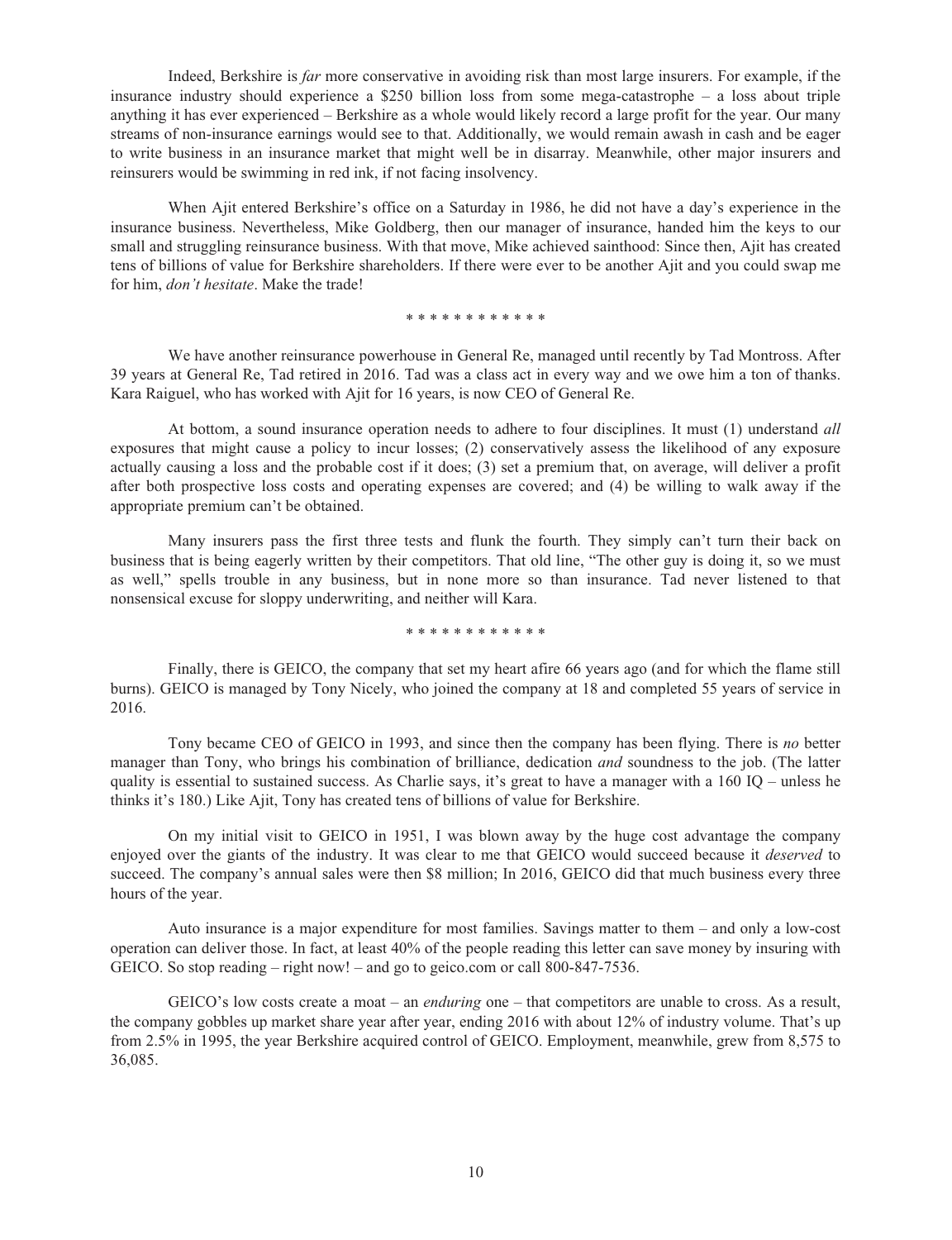GEICO's growth accelerated dramatically during the second half of 2016. Loss costs throughout the auto-insurance industry had been increasing at an unexpected pace and some competitors lost their enthusiasm for taking on new customers. GEICO's reaction to the profit squeeze, however, was to *accelerate* its new-business efforts. We like to make hay while the sun *sets*, knowing that it will surely rise again.

GEICO continues on a roll as I send you this letter. When insurance prices increase, people shop more. And when they shop, GEICO wins.

Have you called yet? (800-847-7536 or go to geico.com)

\*\*\*\*\*\*\*\*\*\*\*\*

In addition to our three major insurance operations, we own a collection of smaller companies that primarily write commercial coverages. In aggregate, these companies are a large, growing and valuable operation that consistently delivers an underwriting profit, usually one much superior to that reported by their competitors. Over the past 14 years, this group has earned \$4.7 billion from underwriting  $-$  about 13% of its premium volume – while increasing its float from \$943 million to \$11.6 billion.

Less than three years ago, we formed Berkshire Hathaway Specialty Insurance ("BHSI"), which is included in this grouping. Our first decision was to put Peter Eastwood in charge, a move that proved to be a home run: We expected significant losses in the early years while Peter built the personnel and infrastructure needed for a world-wide operation. Instead, he and his crew delivered significant underwriting profits throughout the start-up period. BHSI's volume increased 40% in 2016, reaching \$1.3 billion. It's clear to me that the company is destined to become one of the world's leading P/C insurers.

Here's a recap of pre-tax underwriting earnings and float by division:

|                             |         | <b>Underwriting Profit</b> |                              | Yearend Float |  |
|-----------------------------|---------|----------------------------|------------------------------|---------------|--|
| <i>Insurance Operations</i> | 2016    | 2015                       | <i>(in millions)</i><br>2016 | 2015          |  |
|                             | 822     | \$421                      | \$45,081                     | \$44,108      |  |
|                             | 190     | 132                        | 17,699                       | 18,560        |  |
|                             | 462     | 460                        | 17.148                       | 15,148        |  |
|                             | 657     | 824                        | 11,649                       | 9,906         |  |
|                             | \$2,131 | \$1,837                    | \$91,577                     | \$ 87,722     |  |

Berkshire's great managers, premier financial strength and a range of business models protected by wide moats amount to something unique in the insurance world. This assemblage of strengths is a huge asset for Berkshire shareholders that time will only make more valuable.

### **Regulated, Capital-Intensive Businesses**

Our BNSF railroad and Berkshire Hathaway Energy ("BHE"), our 90%-owned utility business, share important characteristics that distinguish them from Berkshire's other activities. Consequently, we assign them their own section in this letter and split out their combined financial statistics in our GAAP balance sheet and income statement. These two very major companies accounted for 33% of Berkshire's after-tax operating earnings last year.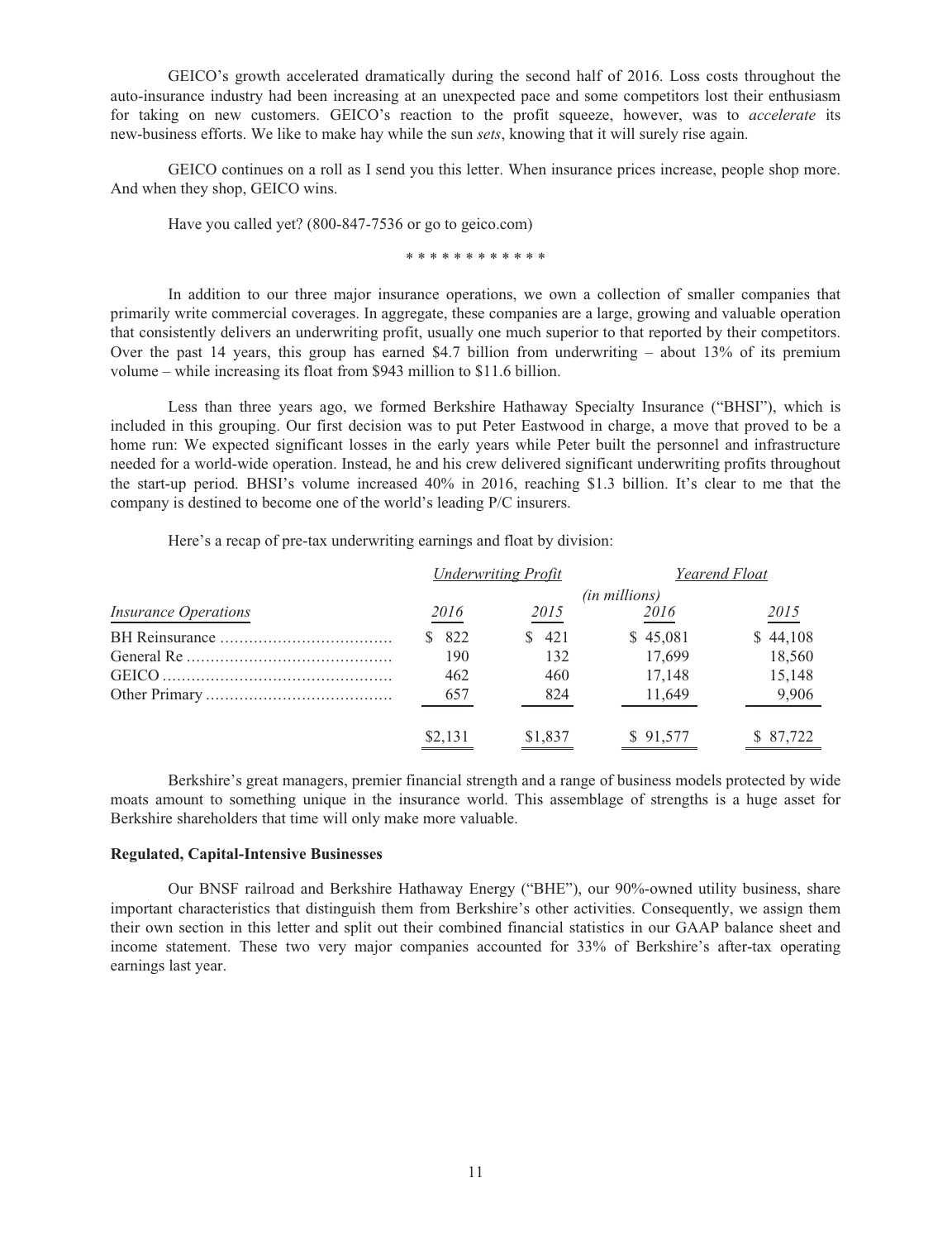A key characteristic of both companies is their huge investment in very long-lived, regulated assets, with these partially funded by large amounts of long-term debt that is *not* guaranteed by Berkshire. Our credit is in fact not needed because each company has earning power that even under terrible economic conditions would far exceed its interest requirements. Last year, for example, in a disappointing year for railroads, BNSF's interest coverage was more than 6:1. (Our definition of coverage is the ratio of earnings before interest and taxes to interest, *not* EBITDA/interest, a commonly-used measure we view as seriously flawed.)

At BHE, meanwhile, two factors ensure the company's ability to service its debt under all circumstances. The first is common to all utilities: recession-resistant earnings, which result from these companies offering an essential service for which demand is remarkably steady. The second is enjoyed by few other utilities: an ever-widening diversity of earnings streams, which shield BHE from being seriously harmed by any single regulatory body. These many sources of profit, supplemented by the inherent advantage of the company being owned by a strong parent, have allowed BHE and its utility subsidiaries to significantly lower their cost of debt. That economic fact benefits both us *and* our customers.

All told, BHE and BNSF invested \$8.9 billion in plant and equipment last year, a massive commitment to their segments of America's infrastructure. We relish making such investments as long as they promise reasonable returns – and, on that front, we put a large amount of trust in future regulation.

Our confidence is justified both by our past experience and by the knowledge that society will forever need huge investments in both transportation and energy. It is in the self-interest of governments to treat capital providers in a manner that will ensure the continued flow of funds to essential projects. It is concomitantly in our self-interest to conduct our operations in a way that earns the approval of our regulators and the people they represent.

Low prices are a powerful way to keep these constituencies happy. In Iowa, BHE's average retail rate is 7.1¢ per KWH. Alliant, the other major electric utility in the state, averages 9.9¢. Here are the comparable industry figures for adjacent states: Nebraska 9.0¢, Missouri 9.5¢, Illinois 9.2¢, Minnesota 10.0¢. The national average is 10.3¢. We have promised Iowans that our base rates will not increase until 2029 *at the earliest*. Our rock-bottom prices add up to real money for paycheck-strapped customers.

At BNSF, price comparisons between major railroads are far more difficult to make because of significant differences in both their mix of cargo and the average distance the load is carried. To supply a *very* crude measure, however, our revenue per ton-mile was  $3¢$  last year, while shipping costs for customers of the other four major U.S.-based railroads ranged from  $4¢$  to  $5¢$ .

Both BHE and BNSF have been leaders in pursuing planet-friendly technology. In wind generation, no state comes close to rivaling Iowa, where last year the megawatt-hours we generated from wind equaled 55% of all megawatt-hours sold to our Iowa retail customers. New wind projects that are underway will take that figure to 89% by 2020.

Bargain-basement electric rates carry second-order benefits with them. Iowa has attracted large hightech installations, both because of its low prices for electricity (which data centers use in huge quantities) and because most tech CEOs are enthusiastic about using renewable energy. When it comes to wind energy, Iowa is the Saudi Arabia of America.

BNSF, like other Class I railroads, uses only a single gallon of diesel fuel to move a ton of freight almost 500 miles. Those economics make railroads four times as fuel-efficient as trucks! Furthermore, railroads alleviate highway congestion – and the taxpayer-funded maintenance expenditures that come with heavier traffic – in a major way.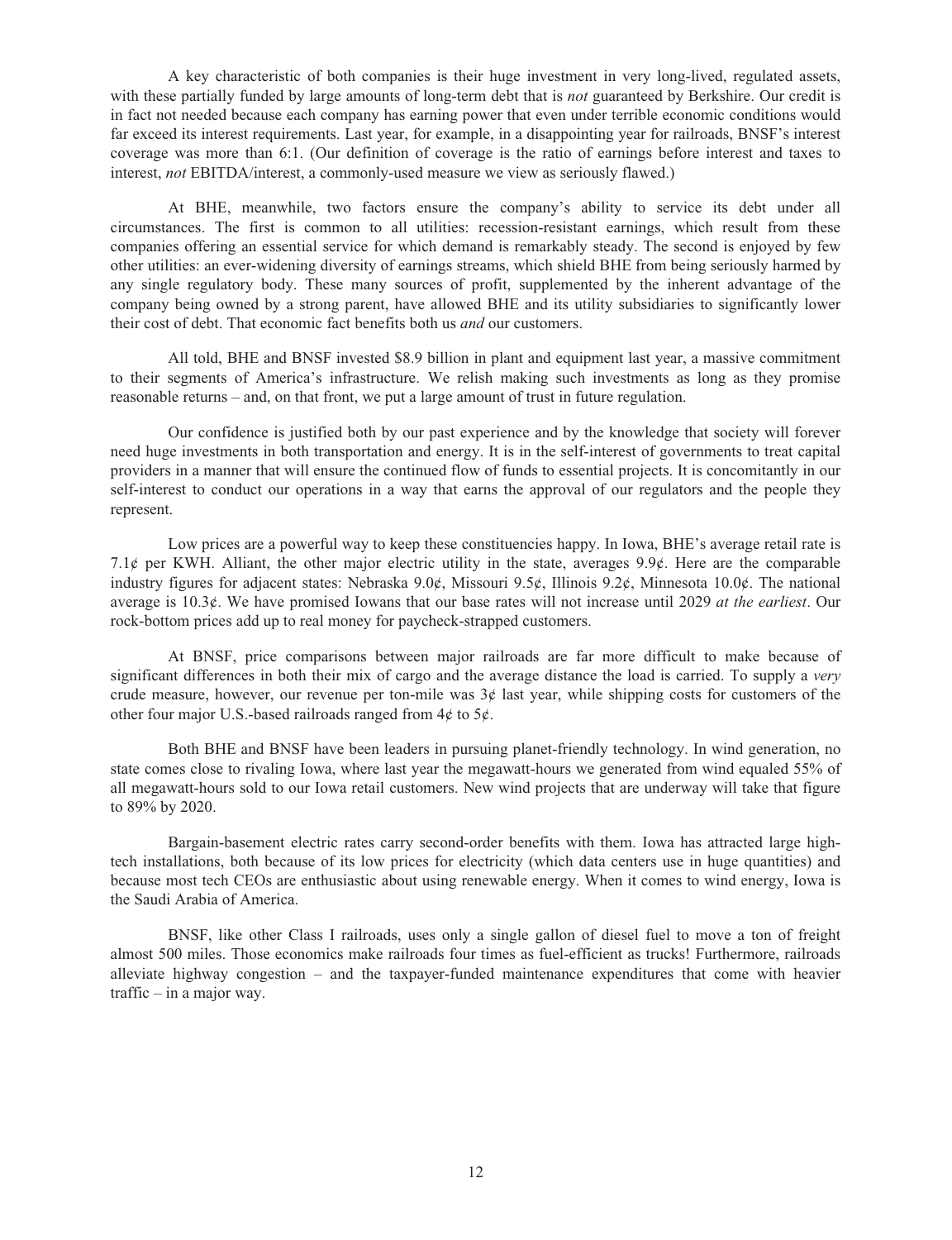All told, BHE and BNSF own assets that are of major importance to our country as well as to shareholders of Berkshire. Here are the key financial figures for both:

| Earnings (in millions)<br><b>BNSF</b> |          |          |          |  |  |
|---------------------------------------|----------|----------|----------|--|--|
|                                       | 2016     | 2015     | 2014     |  |  |
|                                       | \$19,829 | \$21,967 | \$23,239 |  |  |
|                                       | 13,144   | 14.264   | 16,237   |  |  |
|                                       | 6.685    | 7.703    | 7,002    |  |  |
|                                       | 992      | 928      | 833      |  |  |
|                                       | 2.124    | 2.527    | 2,300    |  |  |
|                                       | 3,569    | 4.248    | 3,869    |  |  |

| Berkshire Hathaway Energy (90% owned)                  | Earnings (in millions) |       |   |       |   |       |
|--------------------------------------------------------|------------------------|-------|---|-------|---|-------|
|                                                        |                        | 2016  |   | 2015  |   | 2014  |
|                                                        | S                      | 367   | S | 460   | S | 527   |
|                                                        |                        | 392   |   | 292   |   | 270   |
|                                                        |                        | 559   |   | 586   |   | 549   |
|                                                        |                        | 1.105 |   | 1,026 |   | 1,010 |
|                                                        |                        | 413   |   | 401   |   | 379   |
|                                                        |                        | 147   |   | 170   |   | 16    |
|                                                        |                        | 157   |   | 175   |   | 194   |
|                                                        |                        | 225   |   | 191   |   | 139   |
|                                                        |                        | 73    |   | 49    |   | 54    |
| Operating earnings before corporate interest and taxes |                        | 3,438 |   | 3.350 |   | 3.138 |
|                                                        |                        | 465   |   | 499   |   | 427   |
|                                                        |                        | 431   |   | 481   |   | 616   |
|                                                        | S.                     | 2,542 |   | 2,370 |   | 2,095 |
|                                                        | S.                     | 2,287 | S | 2,132 | S | 1,882 |

HomeServices may appear out of place in the above table. But it came with our purchase of MidAmerican (now BHE) in 1999 – and we are lucky that it did.

HomeServices owns 38 realty companies with more than 29,000 agents who operate in 28 states. Last year it purchased four realtors, including Houlihan Lawrence, the leader in New York's Westchester County (in a transaction that closed shortly after yearend).

In real estate parlance, representing either a buyer or a seller is called a "side," with the representation of both counting as two sides. Last year, our *owned* realtors participated in 244,000 sides, totaling \$86 billion in volume.

HomeServices also *franchises* many operations throughout the country that use our name. We like both aspects of the real estate business and expect to acquire many realtors and franchisees during the next decade.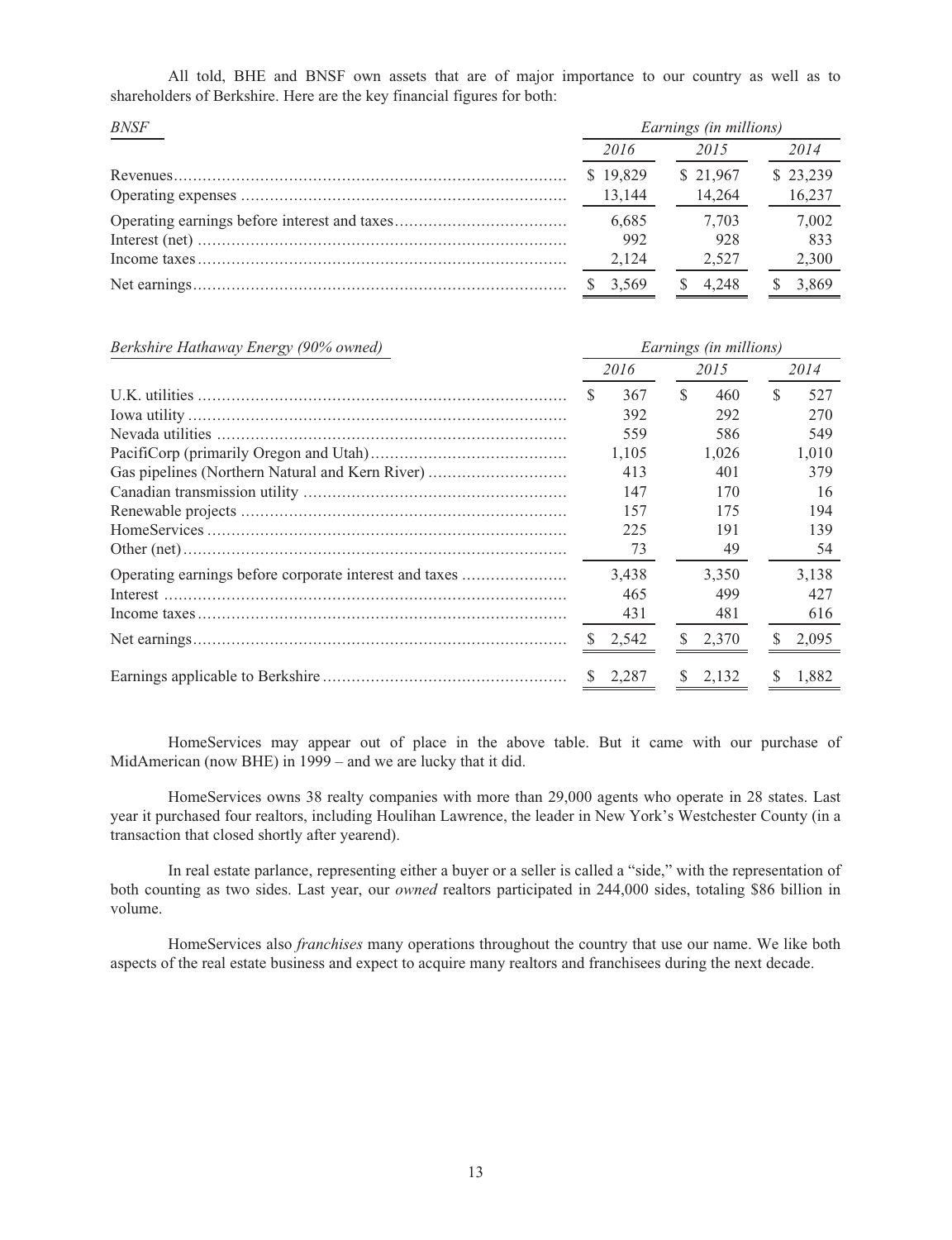# **Manufacturing, Service and Retailing Operations**

Our manufacturing, service and retailing operations sell products ranging from lollipops to jet airplanes. Let's look, though, at a summary balance sheet and earnings statement for the entire group.

|  |  | Balance Sheet 12/31/16 (in millions) |  |  |
|--|--|--------------------------------------|--|--|
|--|--|--------------------------------------|--|--|

| Assets                           |                       | Liabilities and Equity          |              |                      |
|----------------------------------|-----------------------|---------------------------------|--------------|----------------------|
| Accounts and notes receivable    | 8,073<br>S.<br>11,183 |                                 |              | S<br>2,054<br>12,464 |
|                                  | 15,727<br>1,039       |                                 |              | 14,518               |
|                                  | 36,022                |                                 |              | 12,044               |
| Goodwill and other intangibles   | 71,473                | Term debt and other liabilities | 10,943       |                      |
|                                  | 18,915                | Non-controlling interests       | 579          |                      |
|                                  | 3,183                 |                                 | 91,509       |                      |
|                                  | \$129,593             |                                 |              | \$129,593            |
| Earnings Statement (in millions) |                       |                                 |              |                      |
|                                  |                       | 2016                            | 2015         | 2014                 |
|                                  |                       | \$120,059                       | \$107,825    | \$97,689             |
|                                  |                       | 111,383                         | 100,607      | 90,788               |
|                                  |                       | 214                             | 103          | 109                  |
|                                  |                       | 8,462                           | 7,115        | 6,792                |
|                                  |                       | 2,831                           | 2,432        | 2,324                |
|                                  |                       | 5,631<br>S                      | 4,683<br>\$. | \$4,468              |

Included in this financial summary are 44 businesses that report directly to headquarters. But some of these companies, in turn, have many individual operations under their umbrella. For example, Marmon has 175 separate business units, serving widely disparate markets, and Berkshire Hathaway Automotive owns 83 dealerships, operating in nine states.

This collection of businesses is truly a motley crew. Some operations, measured by earnings on unleveraged net *tangible* assets, enjoy terrific returns that, in a couple of instances, exceed 100%. Most are solid businesses generating good returns in the area of 12% to 20%.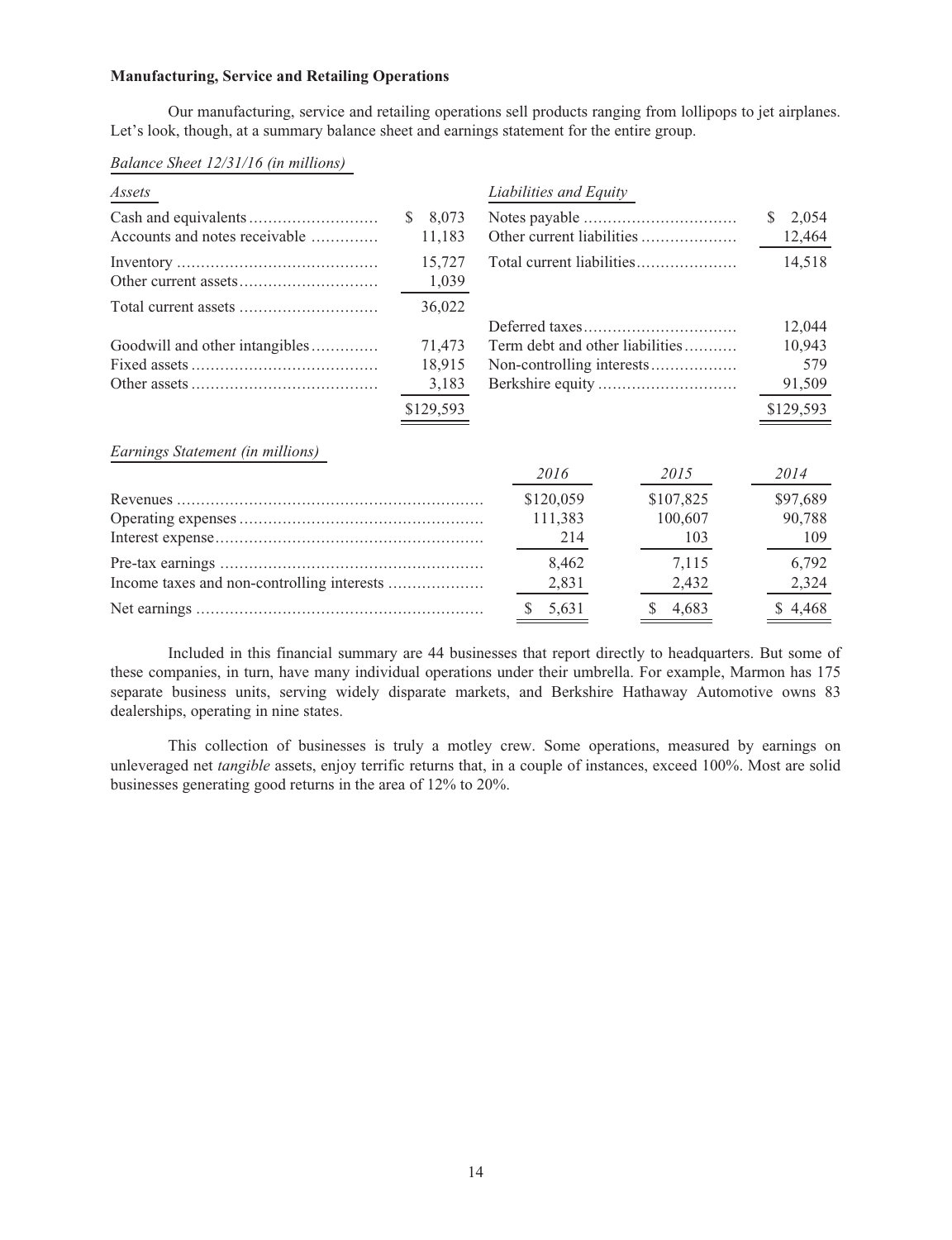A few, however – these are serious blunders I made in my job of capital allocation – produce very poor returns. In most cases, I was wrong when I originally sized up the economic characteristics of these companies or the industries in which they operate, and we are now paying the price for my misjudgments. In a couple of instances, I stumbled in assessing either the fidelity or ability of incumbent managers or ones I later put in place. I will commit more errors; you can count on that. Fortunately, Charlie – never bashful – is around to say "no" to my worst ideas.

Viewed as a single entity, the companies in the manufacturing, service and retailing group are an excellent business. They employed an average of \$24 billion of net tangible assets during 2016 and, despite their holding large quantities of excess cash and carrying very little debt, earned 24% after-tax on that capital.

Of course, a business with terrific economics can be a bad investment if it is bought at too high a price. We have paid substantial premiums to net tangible assets for most of our businesses, a cost that is reflected in the large figure we show on our balance sheet for goodwill and other intangibles. Overall, however, we are getting a decent return on the capital we have deployed in this sector. Absent a recession, earnings from the group will likely grow in 2017, in part because Duracell and Precision Castparts (both bought in 2016) will for the first time contribute a full year's earnings to this group. Additionally, Duracell incurred significant transitional costs in 2016 that will not recur.

We have far too many companies in this group to comment on them individually. Moreover, their competitors – both current and potential – read this report. In a few of our businesses, we might be disadvantaged if outsiders knew our numbers. Therefore, in certain of our operations that are not of a size material to an evaluation of Berkshire, we only disclose what is required. You can nevertheless find a good bit of detail about many of our operations on pages 90 - 94. Be aware, though, that it's the growth of the Berkshire forest that counts. It would be foolish to focus over-intently on any single tree.

\*\*\*\*\*\*\*\*\*\*\*\*

For several years I have told you that the income and expense data shown in this section does not conform to GAAP. I have explained that this divergence occurs primarily because of GAAP-ordered rules regarding purchase-accounting adjustments that require the full amortization of certain intangibles over periods averaging about 19 years. In our opinion, most of those amortization "expenses" are not truly an economic cost. Our goal in diverging from GAAP in this section is to present the figures to you in a manner reflecting the way in which Charlie and I view and analyze them.

On page 54 we itemize \$15.4 billion of intangibles that are yet to be amortized by annual charges to earnings. (More intangibles to be amortized will be created as we make new acquisitions.) On that page, we show that the 2016 amortization charge to GAAP earnings was \$1.5 billion, up \$384 million from 2015. My judgment is that about 20% of the 2016 charge is a "real" cost.

Eventually amortization charges fully write off the related asset. When that happens – most often at the 15-year mark – the GAAP earnings we report will increase without any true improvement in the underlying economics of Berkshire's business. (My gift to my successor.)

Now that I've described a GAAP expense that I believe to be overstated, let me move on to a less pleasant distortion produced by accounting rules. The subject this time is GAAP-prescribed depreciation charges, which are necessarily based on historical cost. Yet in certain cases, those charges materially *understate* true economic costs. Countless words were written about this phenomenon in the 1970s and early 1980s, when inflation was rampant. As inflation subsided – thanks to heroic actions by Paul Volcker – the inadequacy of depreciation charges became less of an issue. But the problem still prevails, *big time*, in the railroad industry, where current costs for many depreciable items far outstrip historical costs. The inevitable result is that reported earnings throughout the railroad industry are considerably higher than true economic earnings.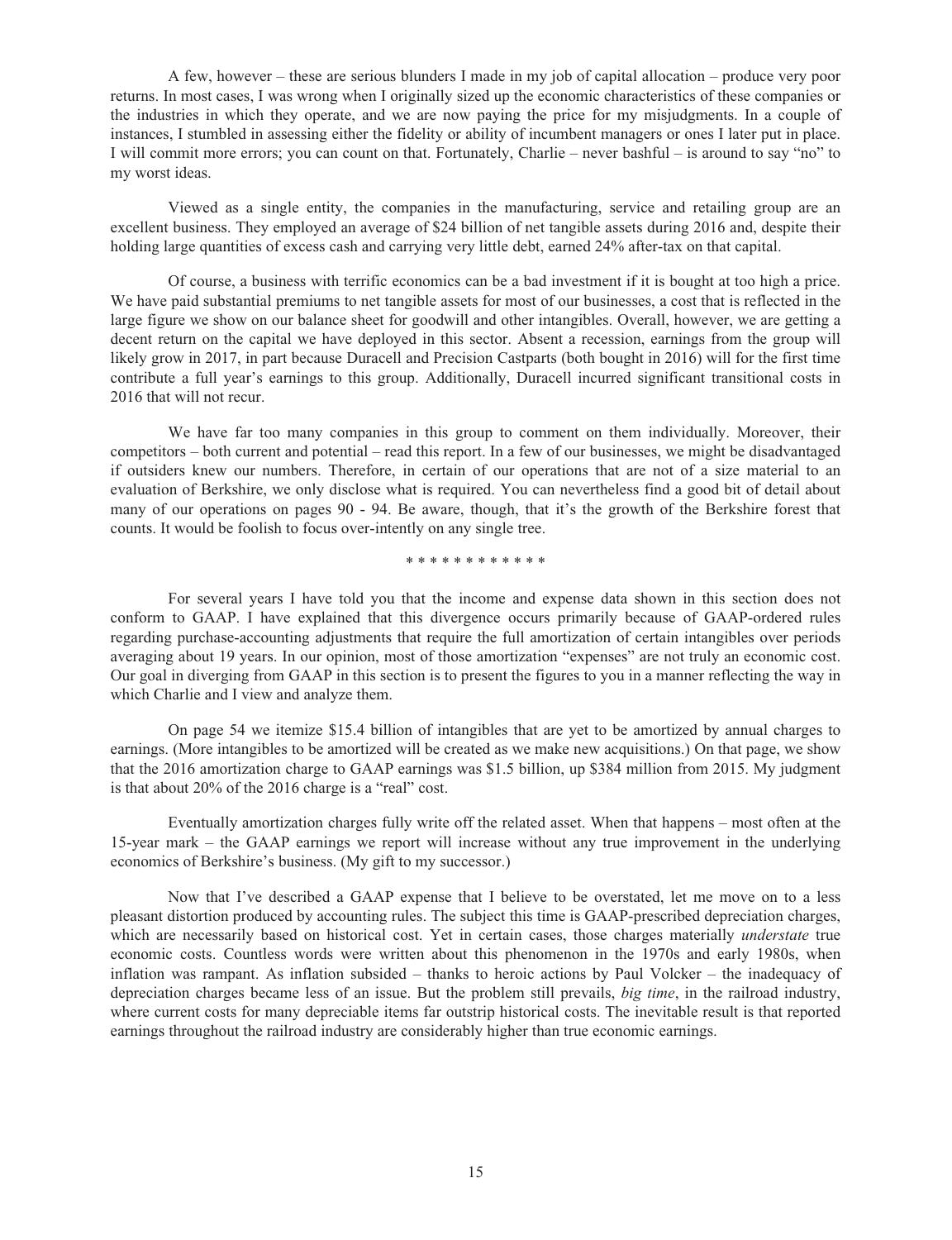At BNSF, to get down to particulars, our GAAP depreciation charge last year was \$2.1 billion. But were we to spend that sum and no more annually, our railroad would soon deteriorate and become less competitive. The reality is that – *simply to hold our own* – we need to spend far more than the cost we show for depreciation. Moreover, a wide disparity will prevail for decades.

All that said, Charlie and I love our railroad, which was one of our better purchases.

\*\*\*\*\*\*\*\*\*\*

Too many managements – and the number seems to grow every year – are looking for any means to report, *and indeed feature*, "adjusted earnings" that are higher than their company's GAAP earnings. There are many ways for practitioners to perform this legerdemain. Two of their favorites are the omission of "restructuring costs" and "stock-based compensation" as expenses.

Charlie and I *want* managements, *in their commentary*, to describe unusual items – good or bad – that affect the GAAP numbers. After all, the reason we look at these numbers of the past is to make estimates of the future. But a management that regularly attempts to wave away very real costs by highlighting "adjusted per-share earnings" makes us nervous. That's because bad behavior is contagious: CEOs who overtly look for ways to report high numbers tend to foster a culture in which subordinates strive to be "helpful" as well. Goals like that can lead, for example, to insurers underestimating their loss reserves, a practice that has destroyed many industry participants.

Charlie and I cringe when we hear analysts talk admiringly about managements who always "make the numbers." In truth, business is too unpredictable for the numbers always to be met. Inevitably, surprises occur. When they do, a CEO whose focus is centered on Wall Street will be tempted to *make up* the numbers.

Let's get back to the two favorites of "don't-count-this" managers, starting with "restructuring." Berkshire, I would say, has been restructuring from the first day we took over in 1965. Owning only a northern textile business then gave us no other choice. And today a fair amount of restructuring occurs every year at Berkshire. That's because there are always things that need to change in our hundreds of businesses. Last year, as I mentioned earlier, we spent significant sums getting Duracell in shape for the decades ahead.

We have never, however, singled out restructuring charges and told you to ignore them in estimating our normal earning power. If there were to be some truly major expenses in a single year, I would, of course, mention it in my commentary. Indeed, when there is a total rebasing of a business, such as occurred when Kraft and Heinz merged, it is imperative that for several years the huge one-time costs of rationalizing the combined operations be explained clearly to owners. That's precisely what the CEO of Kraft Heinz has done, in a manner approved by the company's directors (who include me). But, to tell owners year after year, "Don't count this," when management is simply making business adjustments that are necessary, is misleading. And too many analysts and journalists fall for this baloney.

To say "stock-based compensation" is not an expense is even more cavalier. CEOs who go down that road are, in effect, saying to shareholders, "If you pay me a bundle in options or restricted stock, don't worry about its effect on earnings. I'll 'adjust' it away."

To explore this maneuver further, join me for a moment in a visit to a make-believe accounting laboratory whose sole mission is to juice Berkshire's *reported* earnings. Imaginative technicians await us, eager to show their stuff.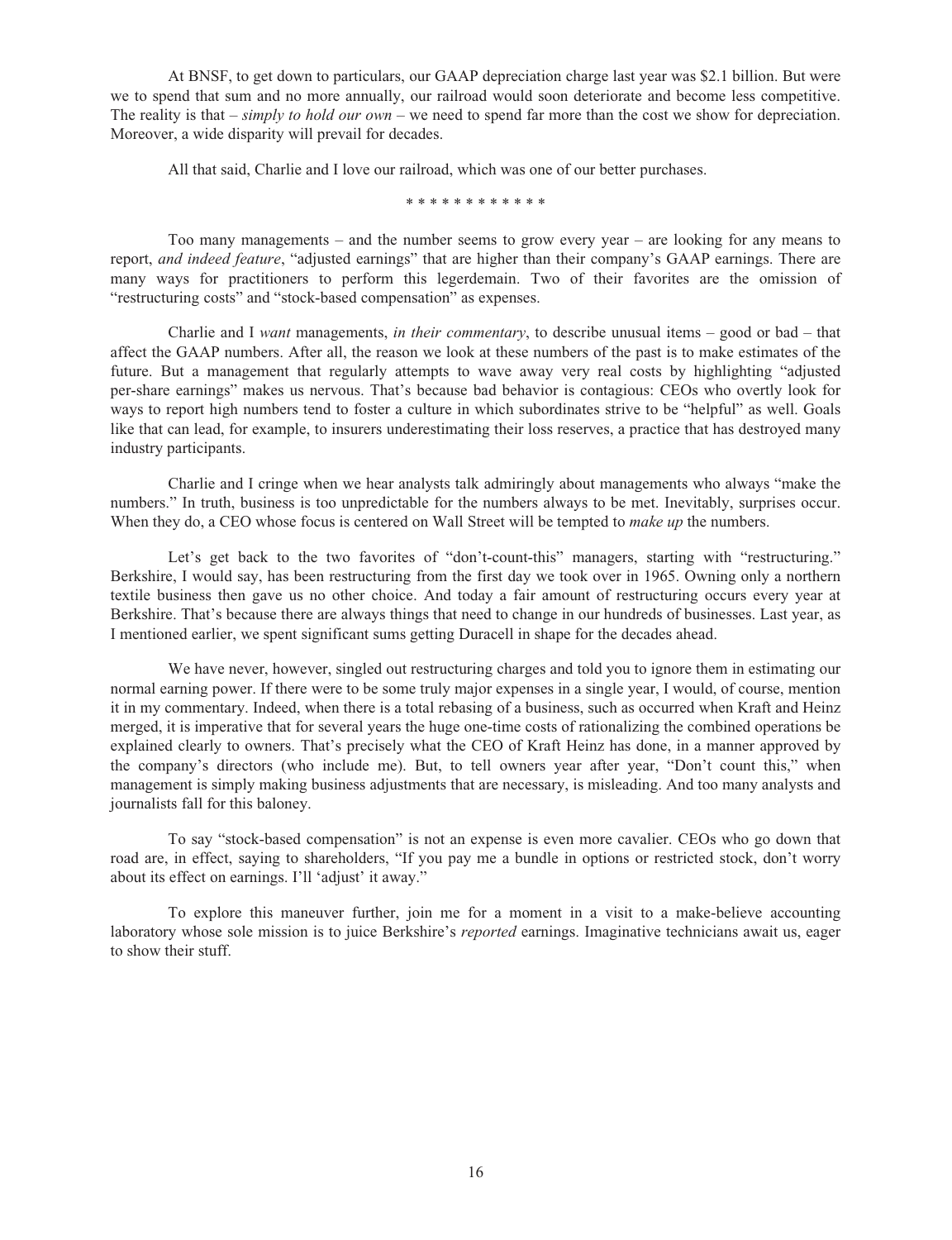Listen carefully while I tell these enablers that stock-based compensation usually comprises at least 20% of total compensation for the top three or four executives at most large companies. Pay attention, too, as I explain that Berkshire has several hundred such executives at its subsidiaries and pays them similar amounts, but uses only cash to do so. I further confess that, lacking imagination, I have counted *all* of these payments to Berkshire's executives as an expense.

My accounting minions suppress a giggle and immediately point out that 20% of what is paid these Berkshire managers is tantamount to "cash paid in lieu of stock-based compensation" and is therefore not a "true" expense. So – presto! – Berkshire, too, can have "adjusted" earnings.

Back to reality: If CEOs want to leave out stock-based compensation in reporting earnings, they should be required to affirm *to their owners* one of two propositions: why items of value used to pay employees are not a cost or why a payroll cost should be excluded when calculating earnings.

During the accounting nonsense that flourished during the 1960s, the story was told of a CEO who, as his company revved up to go public, asked prospective auditors, "What is two plus two?" The answer that won the assignment, of course, was, "What number do you have in mind?"

### **Finance and Financial Products**

Our three leasing and rental operations are conducted by CORT (furniture), XTRA (semi-trailers), and Marmon (primarily tank cars but also freight cars, intermodal tank containers and cranes). Each is the leader in its field.

We also include Clayton Homes in this section. This company receives most of its revenue from the sale of manufactured homes, but derives the bulk of its *earnings* from its large mortgage portfolio. Last year, Clayton became America's largest home builder, delivering 42,075 units that accounted for 5% of all new American homes. (In fairness, other large builders do far more *dollar* volume than Clayton because they sell site-built homes that command much higher prices.)

In 2015, Clayton branched out, purchasing its first site-builder. Two similar acquisitions followed in 2016, and more will come. Site-built houses are expected to amount to 3% or so of Clayton's unit sales in 2017 and will likely deliver about 14% of its dollar volume.

Even so, Clayton's focus will always be manufactured homes, which account for about 70% of new American homes costing less than \$150,000. Clayton manufactures close to one-half of the total. That is a far cry from Clayton's position in 2003 when Berkshire purchased the company. It then ranked third in the industry in units sold and employed 6,731 people. Now, when its new acquisitions are included, the employee count is 14,677. And that number will increase in the future.

Clayton's earnings in recent years have materially benefited from extraordinarily low interest rates. The company's mortgage loans to home-buyers are at fixed-rates and for long terms (averaging 25 years at inception). But Clayton's own borrowings are short-term credits that re-price frequently. When rates plunge, Clayton's earnings from its portfolio greatly increase. We normally would shun that kind of lend-long, borrowshort approach, which can cause major problems for financial institutions. As a whole, however, Berkshire is always asset-sensitive, meaning that higher short-term rates will benefit our *consolidated* earnings, even as they hurt at Clayton.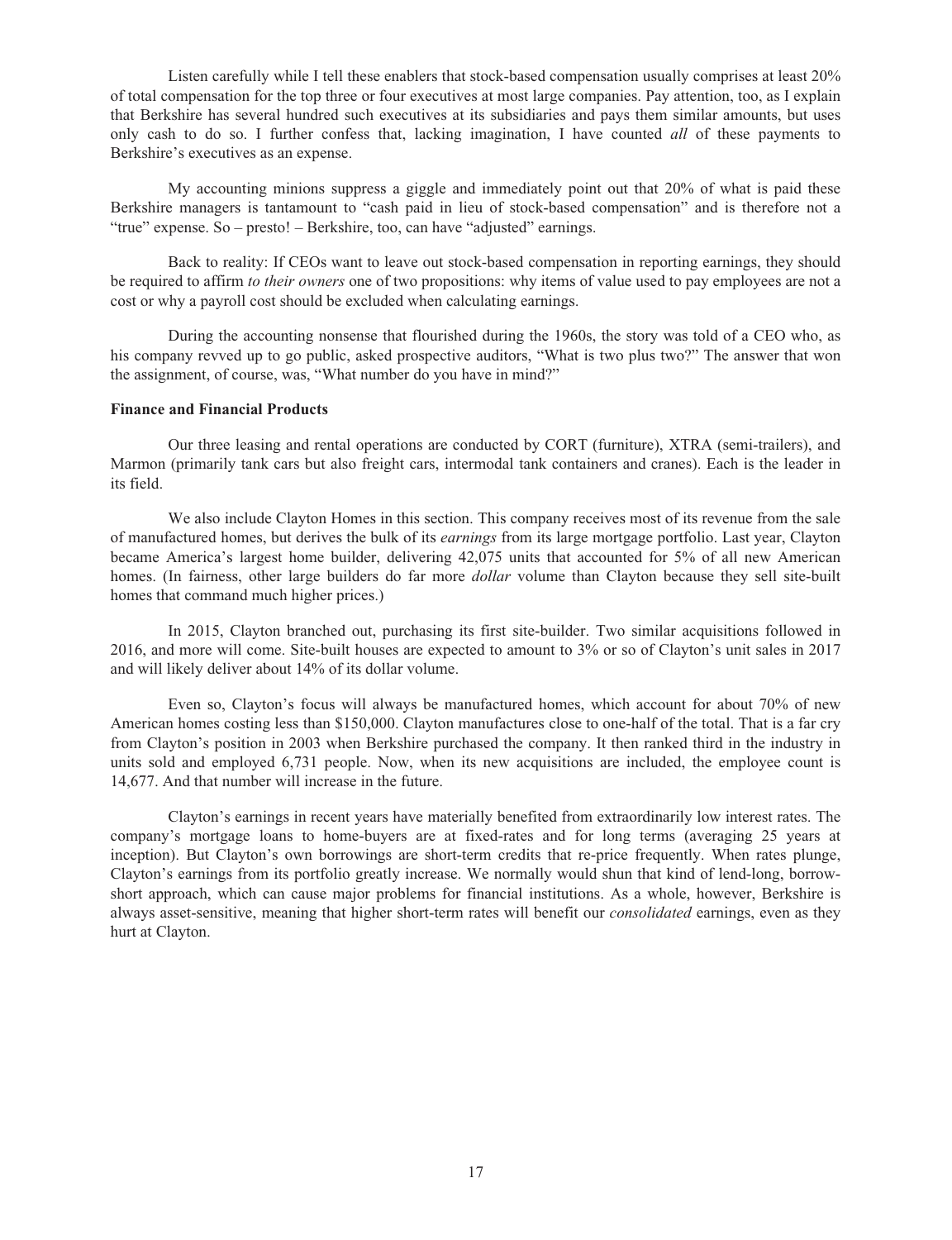Last year Clayton had to foreclose on 8,304 manufactured-housing mortgages, about 2.5% of its total portfolio. Customer demographics help explain that percentage. Clayton's customers are usually lower-income families with mediocre credit scores; many are supported by jobs that will be at risk in any recession; many, similarly, have financial profiles that will be damaged by divorce or death to an extent that would not be typical for a high-income family. Those risks that our customers face are partly mitigated because almost all have a strong desire to own a home and because they enjoy reasonable monthly payments that average only \$587, *including* the cost of insurance and property taxes.

Clayton also has long had programs that help borrowers through difficulties. The two most popular are loan extensions and payment forgiveness. Last year about 11,000 borrowers received extensions, and 3,800 had \$3.4 million of scheduled payments permanently canceled by Clayton. The company does not earn interest or fees when these loss-mitigation moves are made. Our experience is that 93% of borrowers helped through these programs in the last two years now remain in their homes. Since we lose significant sums on foreclosures – losses last year totaled \$150 million – our assistance programs end up helping Clayton as well as its borrowers.

Clayton and Berkshire have been a wonderful partnership. Kevin Clayton came to us with a best-in-class management group and culture. Berkshire, in turn, provided unmatched staying power when the manufacturedhome industry fell apart during the Great Recession. (As other lenders to the industry vanished, Clayton supplied credit not only to its own dealers but also to dealers who sold the products of its competitors.) At Berkshire, we never count on synergies when we acquire companies. Truly important ones, however, surfaced after our purchase of Clayton.

Marmon's railcar business experienced a major slowdown in demand last year, which will cause earnings to decline in 2017. Fleet utilization was 91% in December, down from 97% a year earlier, with the drop particularly severe at the large fleet we purchased from General Electric in 2015. Marmon's crane and container rentals have weakened as well.

Big swings in railcar demand have occurred in the past and they will continue. Nevertheless, we very much like this business and expect decent returns on equity capital over the years. Tank cars are Marmon's specialty. People often associate tank cars with the transportation of crude oil; in fact, they are essential to a great variety of shippers.

Over time, we expect to expand our railcar operation. Meanwhile, Marmon is making a number of bolt-on acquisitions whose results are included in the Manufacturing, Service and Retailing section.

Here's the pre-tax earnings recap for our finance-related companies:

| 2016 |         |              | 2015                 |   | 2014    |
|------|---------|--------------|----------------------|---|---------|
|      |         |              | <i>(in millions)</i> |   |         |
|      | -91     | <sup>S</sup> | 74                   | S | 122     |
|      | 744     |              | 706                  |   | 558     |
|      | 60      |              | 55                   |   | 49      |
|      | 126     |              | 192                  |   | 238     |
|      | 654     |              | 546                  |   | 442     |
|      | 179     |              | 172                  |   | 147     |
|      | 276     |              | 341                  |   | 283     |
|      | \$2,130 |              | \$ 2,086             |   | \$1.839 |

\* Excludes capital gains or losses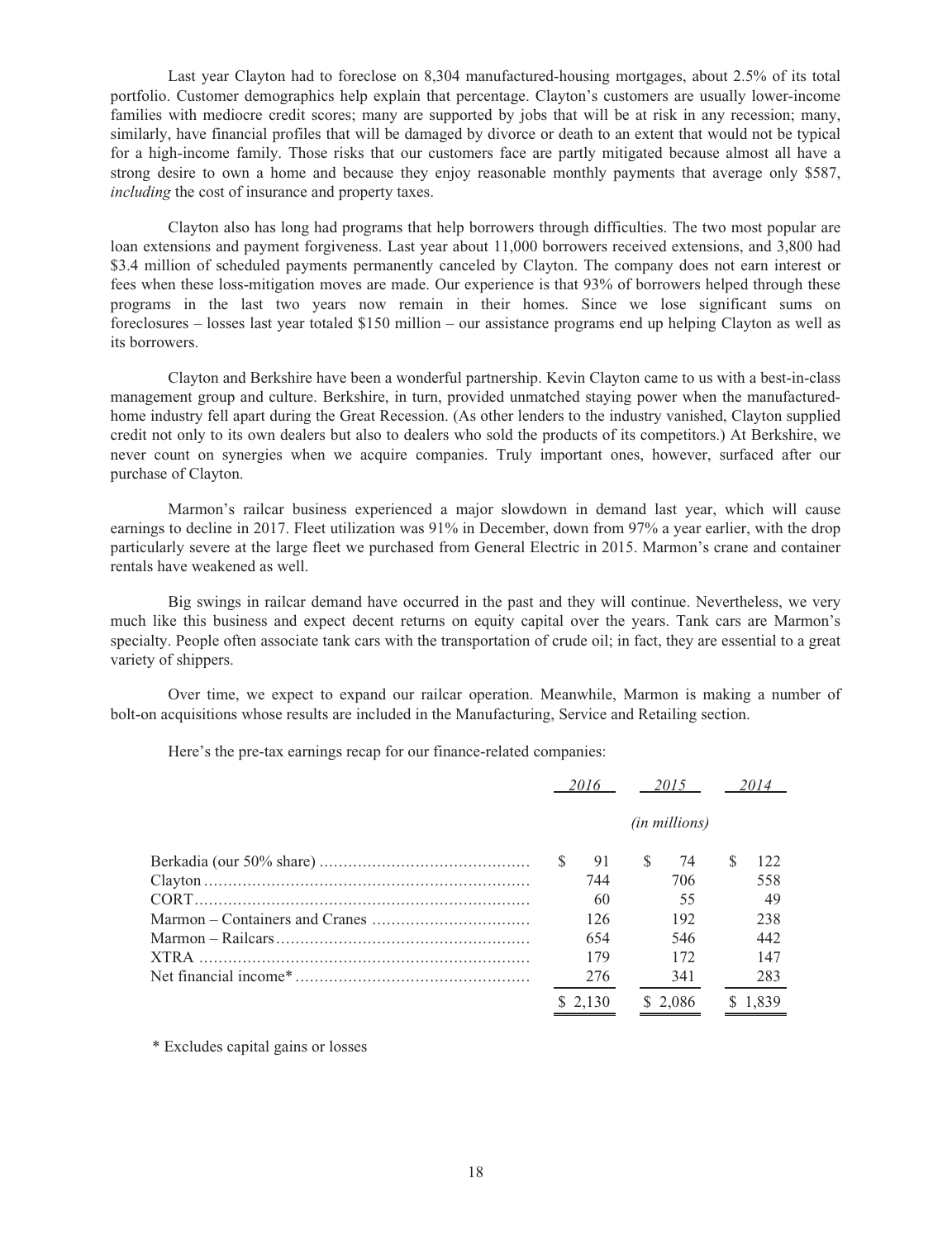## **Investments**

Below we list our fifteen common stock investments that at yearend had the largest market value. We exclude our Kraft Heinz holding because Berkshire is part of a control group and therefore must account for this investment on the "equity" method. The 325,442,152 shares Berkshire owns of Kraft Heinz are carried on our balance sheet at a GAAP figure of \$15.3 billion and had a yearend market value of \$28.4 billion. Our cost basis for the shares is \$9.8 billion.

|              |                                       |                                   |   | 12/31/16 |               |           |
|--------------|---------------------------------------|-----------------------------------|---|----------|---------------|-----------|
| Shares*      | Company                               | Percentage of<br>Company<br>Owned |   | $Cost**$ |               | Market    |
|              |                                       |                                   |   |          | (in millions) |           |
| 151,610,700  |                                       | 16.8                              | S | 1,287    | \$            | 11,231    |
| 61,242,652   |                                       | 1.1                               |   | 6,747    |               | 7,093     |
| 6,789,054    |                                       | 2.5                               |   | 1,210    |               | 1,955     |
| 400,000,000  |                                       | 9.3                               |   | 1,299    |               | 16,584    |
| 54,934,718   |                                       | 7.5                               |   | 2,299    |               | 2,702     |
| 11,390,582   | The Goldman Sachs Group, Inc.         | 2.9                               |   | 654      |               | 2,727     |
| 81,232,303   | International Business Machines Corp. | 8.5                               |   | 13,815   |               | 13,484    |
| 24,669,778   |                                       | 12.9                              |   | 248      |               | 2,326     |
| 74,587,892   |                                       | 14.4                              |   | 5,841    |               | 6,445     |
| 22,169,930   |                                       | 1.7                               |   | 1,692    |               | 1,791     |
| 43, 203, 775 |                                       | 7.0                               |   | 1,757    |               | 2,153     |
| 101,859,335  |                                       | 6.0                               |   | 3,239    |               | 5,233     |
| 26,620,184   | United Continental Holdings Inc       | 8.4                               |   | 1,477    |               | 1,940     |
| 43,387,980   |                                       | 29.7                              |   | 836      |               | 1,253     |
| 500,000,000  |                                       | 10.0                              |   | 12,730   |               | 27,555    |
|              |                                       |                                   |   | 10,697   |               | 17,560    |
|              | Total Common Stocks Carried at Market |                                   |   | \$65,828 |               | \$122,032 |

\* Excludes shares held by pension funds of Berkshire subsidiaries.

\*\* This is our actual purchase price and also our tax basis; GAAP "cost" differs in a few cases because of write-downs that have been required under GAAP rules.

Some of the stocks in the table are the responsibility of either Todd Combs or Ted Weschler, who work with me in managing Berkshire's investments. Each, *independently*, manages more than \$10 billion; I usually learn about decisions they have made by looking at monthly trade sheets. Included in the \$21 billion that the two manage is about \$7.6 billion of pension trust assets of certain Berkshire subsidiaries. As noted, pension investments are not included in the preceding tabulation of Berkshire holdings.

# \*\*\*\*\*\*\*\*\*\*\*\*

Excluded from the table – *but important* – is our ownership of \$5 billion of preferred stock issued by Bank of America. This stock, which pays us \$300 million per year, also carries with it a valuable warrant allowing Berkshire to purchase 700 million common shares of Bank of America for \$5 billion at any time before September 2, 2021. At yearend, that privilege would have delivered us a profit of \$10.5 billion. If it wishes, Berkshire can use its preferred shares to satisfy the \$5 billion cost of exercising the warrant.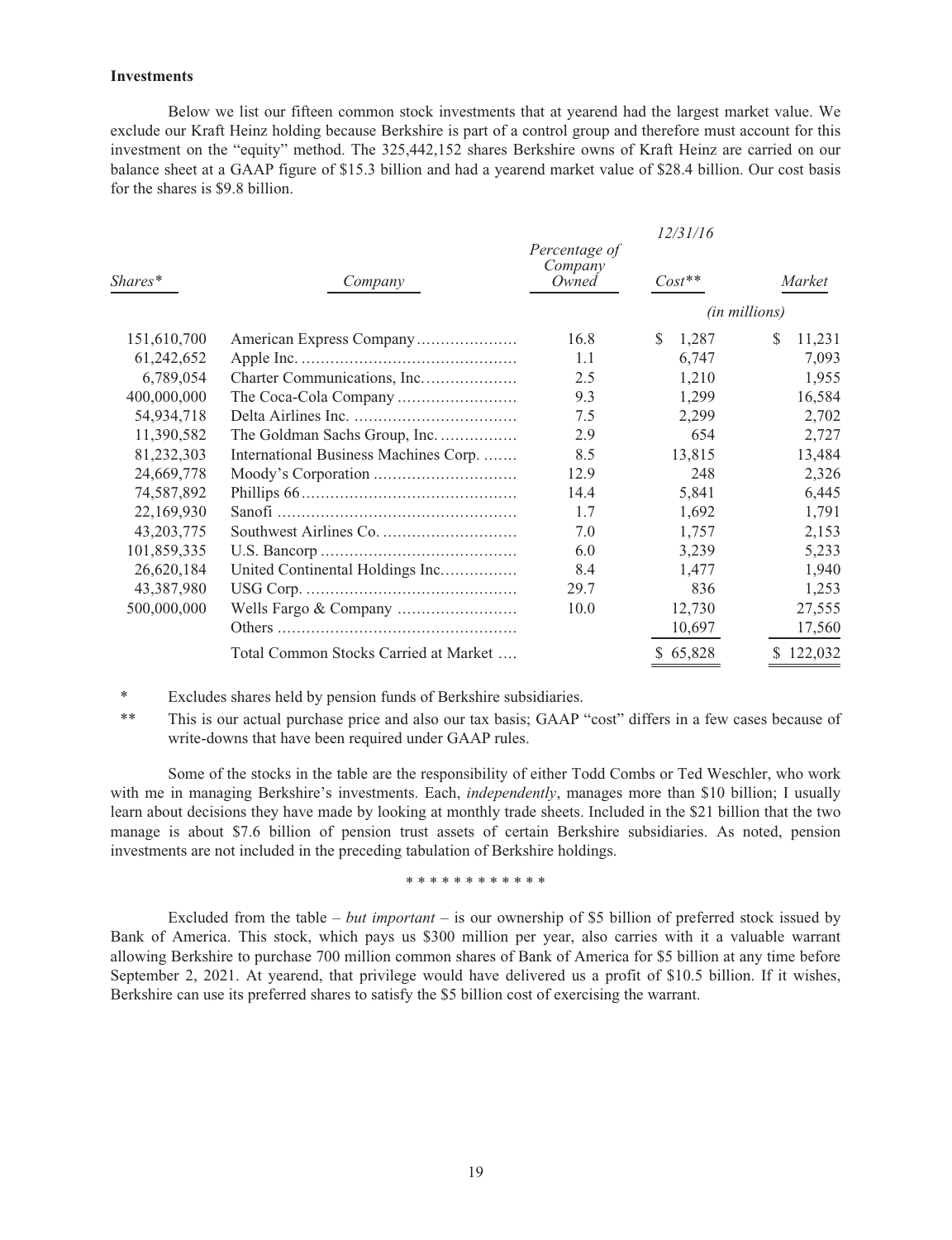If the dividend rate on Bank of America common stock – now 30 cents annually – should rise above 44 cents before 2021, we would anticipate making a cashless exchange of our preferred into common. If the common dividend remains below 44 cents, it is highly probable that we will exercise the warrant immediately before it expires.

Many of our investees, including Bank of America, have been repurchasing shares, some quite aggressively. We very much like this behavior because we believe the repurchased shares have in most cases been underpriced. (Undervaluation, after all, is why we own these positions.) When a company grows and outstanding shares shrink, good things happen for shareholders.

\*\*\*\*\*\*\*\*\*\*\*\*

It's important for you to understand that 95% of the \$86 billion of "cash and equivalents" (which in my mind includes U.S. Treasury Bills) shown on our balance sheet are held by entities in the United States and, consequently, is not subject to any repatriation tax. Moreover, repatriation of the remaining funds would trigger only minor taxes because much of that money has been earned in countries that themselves impose meaningful corporate taxes. Those payments become an offset to U.S. tax when money is brought home.

These explanations are important because many cash-rich American companies hold a large portion of their funds in jurisdictions imposing very low taxes. Such companies hope – and may well be proved right – that the tax levied for bringing these funds to America will soon be materially reduced. In the meantime, these companies are limited as to how they can use that cash. In other words, off-shore cash is simply not worth as much as cash held at home.

Berkshire has a partial offset to the favorable geographical location of its cash, which is that much of it is held in our insurance subsidiaries. Though we have many alternatives for investing this cash, we do not have the unlimited choices that we would enjoy if the cash were held by the parent company, Berkshire. We *do* have an ability annually to distribute large amounts of cash from our insurers to the parent – though here, too, there are limits. Overall, cash held at our insurers is a very valuable asset, but one slightly less valuable to us than is cash held at the parent level.

\*\*\*\*\*\*\*\*\*\*

Sometimes the comments of shareholders or media imply that we will own certain stocks "forever." It is true that we own some stocks that I have no intention of selling for as far as the eye can see (and we're talking 20/20 vision). But we have made no *commitment* that Berkshire will hold *any* of its marketable securities forever.

Confusion about this point may have resulted from a too-casual reading of Economic Principle 11 on pages 110 - 111, which has been included in our annual reports since 1983. That principle covers *controlled businesses*, not marketable securities. This year I've added a final sentence to #11 to ensure that our owners understand that we regard any marketable security as available for sale, however unlikely such a sale now seems.

\*\*\*\*\*\*\*\*\*\*\*\*

Before we leave this investment section, a few educational words about dividends and taxes: Berkshire, like most corporations, nets considerably *more* from a dollar of dividends than it reaps from a dollar of capital gains. That will probably surprise those of our shareholders who are accustomed to thinking of capital gains as the route to tax-favored returns.

But here's the *corporate* math. Every \$1 of capital gains that a corporation realizes carries with it 35 cents of federal income tax (and often state income tax as well). The tax on dividends received from *domestic* corporations, however, is consistently lower, though rates vary depending on the status of the recipient.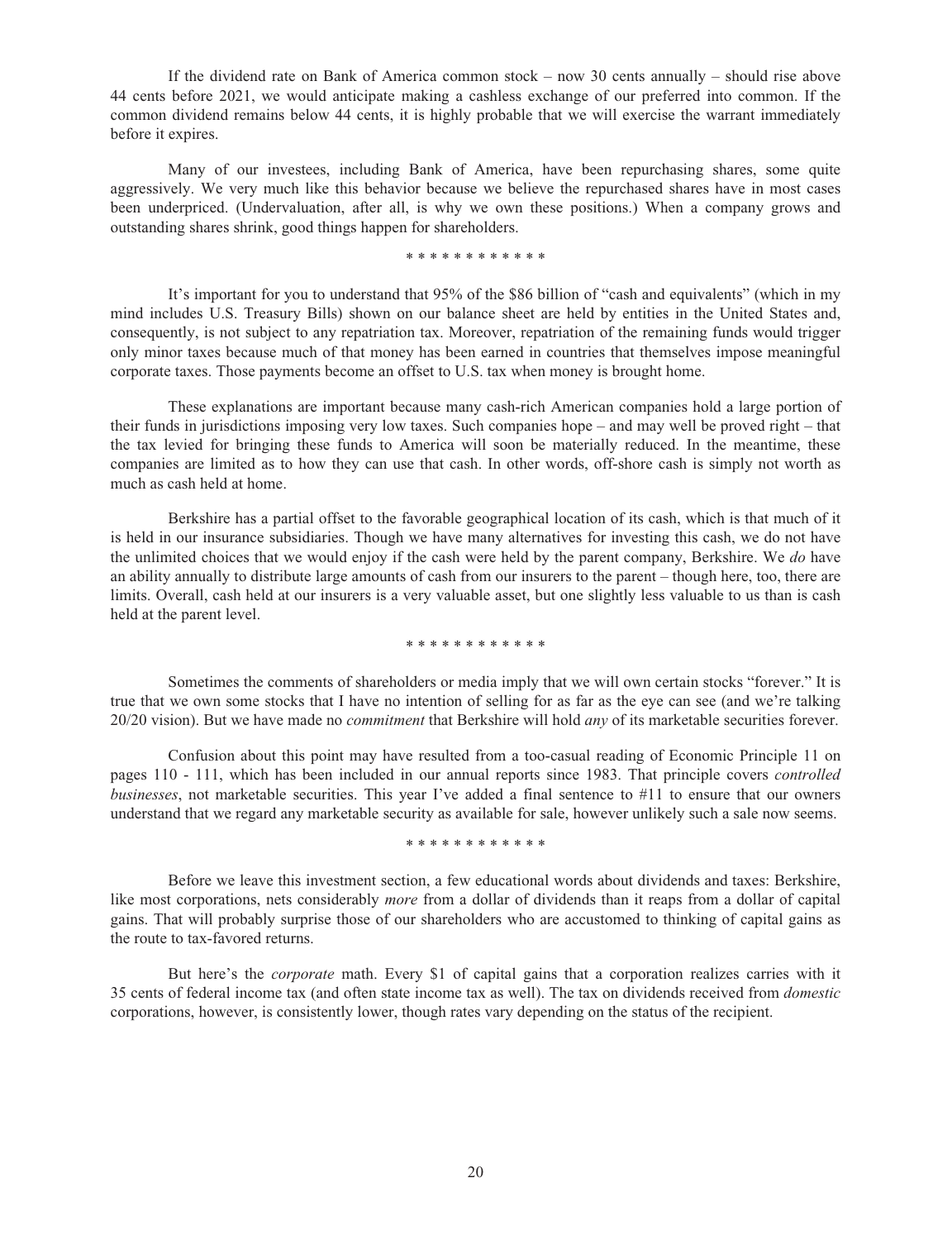For a non-insurance company – which describes Berkshire Hathaway, the parent – the federal tax rate is effectively  $10\frac{1}{2}$  cents per \$1 of dividends received. Furthermore, a non-insurance company that owns more than 20% of an investee owes taxes of only 7 cents per \$1 of dividends. That rate applies, for example, to the substantial dividends we receive from our 27% ownership of Kraft Heinz, all of it held by the parent company. (The rationale for the low corporate taxes on dividends is that the dividend-paying investee has already paid its own corporate tax on the earnings being distributed.)

Berkshire's insurance subsidiaries pay a tax rate on dividends that is somewhat higher than that applying to non-insurance companies, though the rate is still well below the 35% hitting capital gains. Property/casualty companies owe about 14% in taxes on most dividends they receive. Their tax rate falls, though, to about 11% if they own more than 20% of a U.S.-based investee.

And that's our tax lesson for today.

## **"The Bet" (or how your money finds its way to Wall Street)**

In this section, you will encounter, early on, the story of an investment bet I made nine years ago and, next, some strong opinions I have about investing. As a starter, though, I want to briefly describe Long Bets, a unique establishment that played a role in the bet.

Long Bets was seeded by Amazon's Jeff Bezos and operates as a non-profit organization that administers just what you'd guess: long-term bets. To participate, "proposers" post a proposition at Longbets.org that will be proved right or wrong at a distant date. They then wait for a contrary-minded party to take the other side of the bet. When a "doubter" steps forward, each side names a charity that will be the beneficiary if its side wins; parks its wager with Long Bets; and posts a short essay defending its position on the Long Bets website. When the bet is concluded, Long Bets pays off the winning charity.

Here are examples of what you will find on Long Bets' very interesting site:

In 2002, entrepreneur Mitch Kapor asserted that "By 2029 no computer – or 'machine intelligence' – will have passed the Turing Test," which deals with whether a computer can successfully impersonate a human being. Inventor Ray Kurzweil took the opposing view. Each backed up his opinion with \$10,000. I don't know who will win this bet, but I will confidently wager that no computer will ever replicate Charlie.

That same year, Craig Mundie of Microsoft asserted that pilotless planes would routinely fly passengers by 2030, while Eric Schmidt of Google argued otherwise. The stakes were \$1,000 each. To ease any heartburn Eric might be experiencing from his outsized exposure, I recently offered to take a piece of his action. He promptly laid off \$500 with me. (I like his assumption that I'll be around in 2030 to contribute my payment, should we lose.)

Now, to my bet and its history. In Berkshire's 2005 annual report, I argued that active investment management by professionals – in aggregate – would over a period of years underperform the returns achieved by rank amateurs who simply sat still. I explained that the massive fees levied by a variety of "helpers" would leave their clients – *again in aggregate* – worse off than if the amateurs simply invested in an unmanaged low-cost index fund. (See pages 114 - 115 for a reprint of the argument as I originally stated it in the 2005 report.)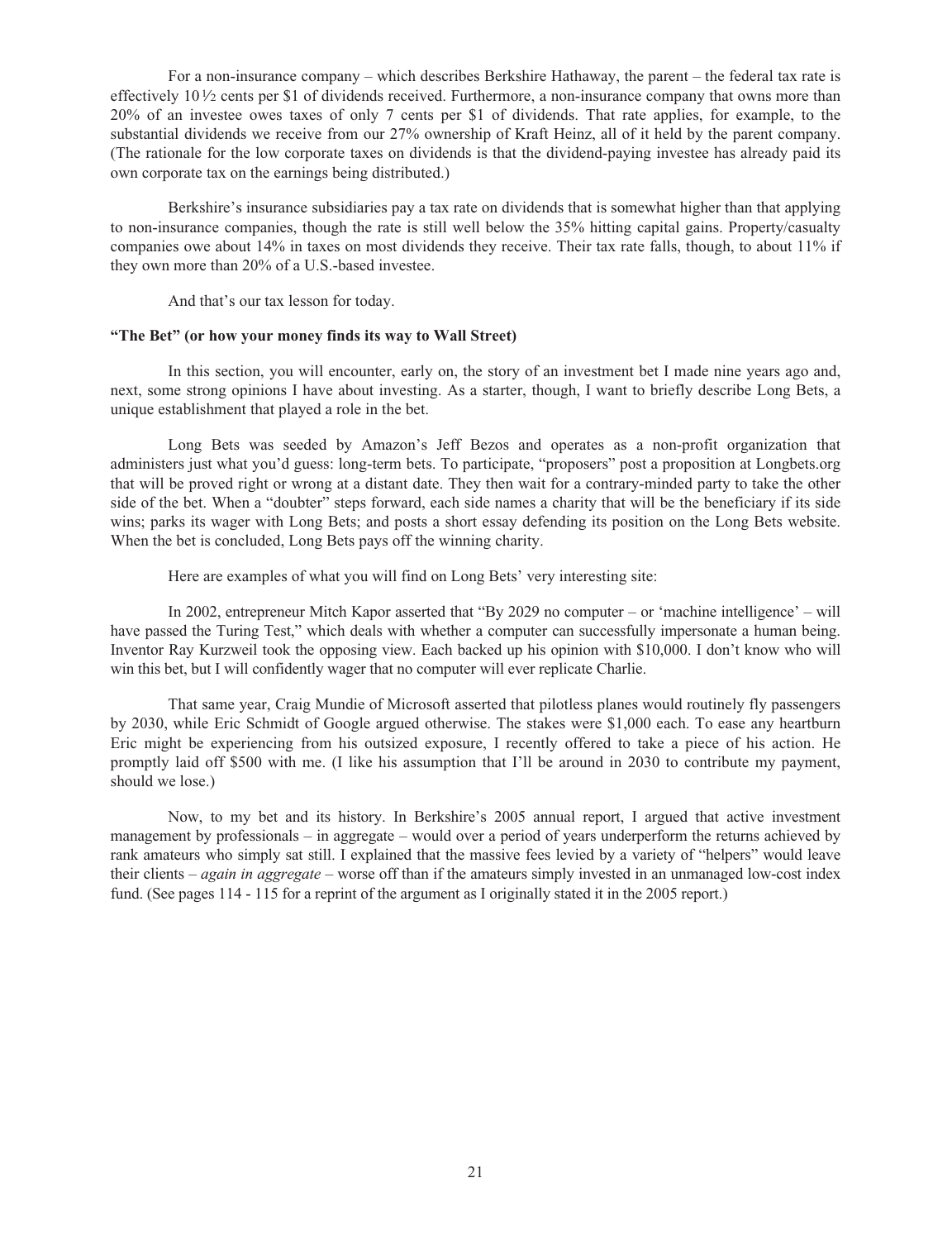Subsequently, I publicly offered to wager \$500,000 that no investment pro could select a set of at least five hedge funds – wildly-popular and high-fee investing vehicles – that would over an extended period match the performance of an unmanaged S&P-500 index fund charging only token fees. I suggested a ten-year bet and named a low-cost Vanguard S&P fund as my contender. I then sat back and waited expectantly for a parade of fund managers – who could include their own fund as one of the five – to come forth and defend their occupation. After all, these managers urged *others* to bet billions on their abilities. Why should they fear putting a little of their own money on the line?

What followed was the sound of silence. Though there are thousands of professional investment managers who have amassed staggering fortunes by touting their stock-selecting prowess, only one man – Ted Seides – stepped up to my challenge. Ted was a co-manager of Protégé Partners, an asset manager that had raised money from limited partners to form a fund-of-funds – in other words, a fund that invests in multiple hedge funds.

I hadn't known Ted before our wager, but I like him and admire his willingness to put his money where his mouth was. He has been both straight-forward with me and meticulous in supplying all the data that both he and I have needed to monitor the bet.

For Protégé Partners' side of our ten-year bet, Ted picked five funds-of-funds whose results were to be averaged and compared against my Vanguard S&P index fund. The five he selected had invested their money in more than 100 hedge funds, which meant that the overall performance of the funds-of-funds would not be distorted by the good or poor results of a single manager.

Each fund-of-funds, of course, operated with a layer of fees that sat above the fees charged by the hedge funds in which it had invested. In this doubling-up arrangement, the larger fees were levied by the underlying hedge funds; each of the fund-of-funds imposed an additional fee for its presumed skills in selecting hedge-fund managers.

Here are the results for the first nine years of the bet – figures leaving no doubt that Girls Inc. of Omaha, the charitable beneficiary I designated to get any bet winnings I earned, will be the organization eagerly opening the mail next January.

|         | Fund of   | Fund of  | Fund of  | Fund of   | Fund of   | $S\&P$     |
|---------|-----------|----------|----------|-----------|-----------|------------|
| Year    | Funds A   | Funds B  | Funds C  | Funds D   | Funds E   | Index Fund |
| 2008    | $-16.5\%$ | $-22.3%$ | $-21.3%$ | $-29.3\%$ | $-30.1\%$ | $-37.0\%$  |
| 2009    | $11.3\%$  | 14.5%    | 21.4%    | $16.5\%$  | $16.8\%$  | 26.6%      |
| 2010    | $5.9\%$   | $6.8\%$  | 13.3%    | $4.9\%$   | $11.9\%$  | $15.1\%$   |
| 2011    | $-6.3\%$  | $-1.3\%$ | 5.9%     | $-6.3\%$  | $-2.8\%$  | $2.1\%$    |
| 2012    | $3.4\%$   | $9.6\%$  | $5.7\%$  | $6.2\%$   | $9.1\%$   | $16.0\%$   |
| 2013    | $10.5\%$  | $15.2\%$ | 8.8%     | 14.2%     | $14.4\%$  | 32.3%      |
| 2014    | $4.7\%$   | $4.0\%$  | 18.9%    | $0.7\%$   | $-2.1\%$  | 13.6%      |
| 2015    | $1.6\%$   | $2.5\%$  | $5.4\%$  | $1.4\%$   | $-5.0\%$  | $1.4\%$    |
| 2016    | $-2.9\%$  | $1.7\%$  | $-1.4\%$ | $2.5\%$   | $4.4\%$   | 11.9%      |
| Gain to |           |          |          |           |           |            |
| Date    | $8.7\%$   | 28.3%    | 62.8%    | $2.9\%$   | $7.5\%$   | 85.4%      |

Footnote: Under my agreement with Protégé Partners, the names of these funds-of-funds have never been publicly disclosed. I, however, see their annual audits.

The compounded annual increase to date for the index fund is 7.1%, which is a return that could easily prove typical for the stock market over time. That's an important fact: A particularly weak nine years for the market over the lifetime of this bet would have probably helped the relative performance of the hedge funds, because many hold large "short" positions. Conversely, nine years of exceptionally high returns from stocks would have provided a tailwind for index funds.

Instead we operated in what I would call a "neutral" environment. In it, the five funds-of-funds delivered, through 2016, an average of only 2.2%, compounded annually. That means \$1 million invested in those funds would have gained \$220,000. The index fund would meanwhile have gained \$854,000.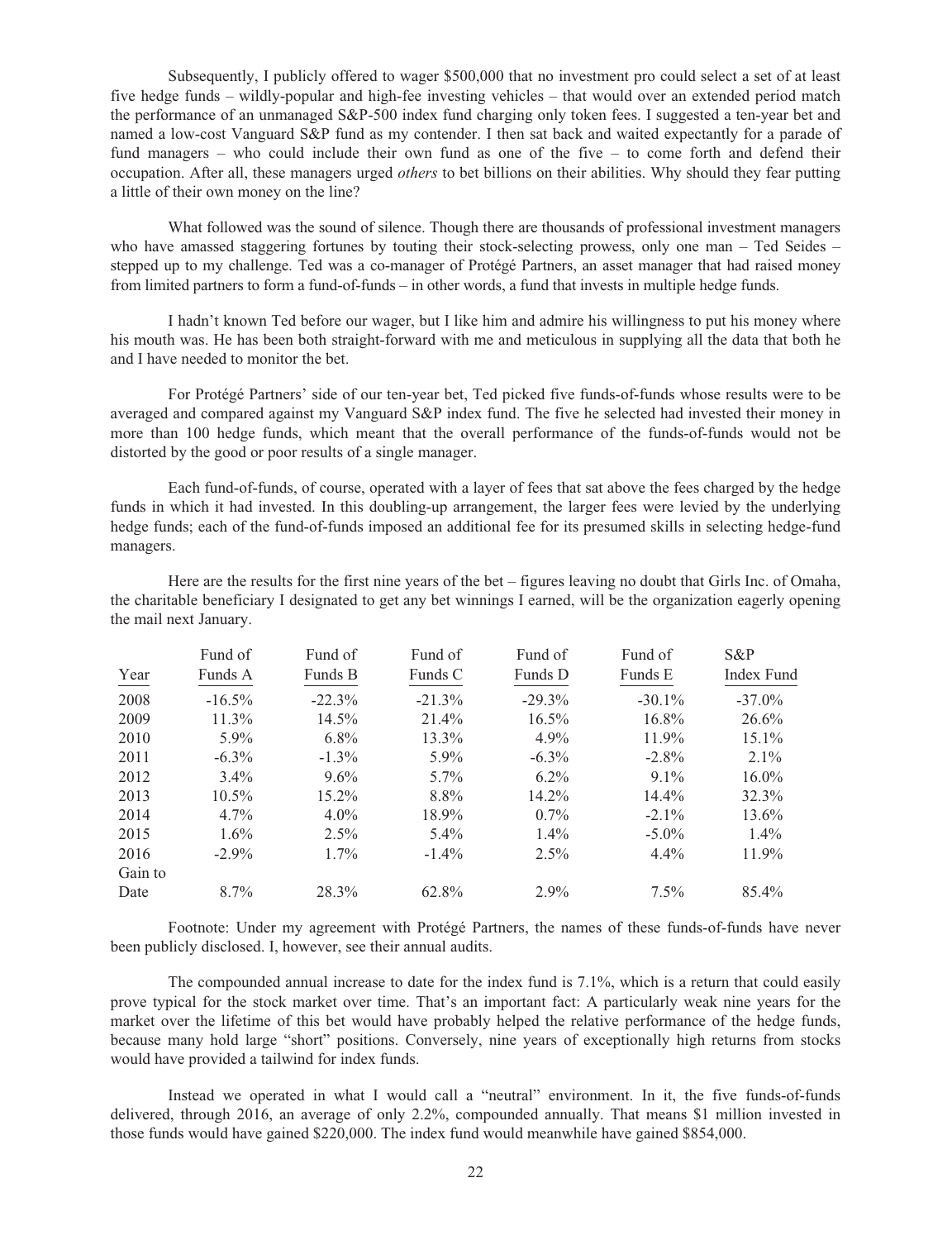Bear in mind that every one of the 100-plus managers of the underlying hedge funds had a huge financial incentive to do his or her best. Moreover, the five funds-of-funds managers that Ted selected were similarly incentivized to select the best hedge-fund managers possible because the five were entitled to performance fees based on the results of the underlying funds.

I'm certain that in almost all cases the managers at both levels were honest and intelligent people. But the results for their investors were dismal – *really* dismal. And, alas, the huge fixed fees charged by all of the funds and funds-of-funds involved – fees that were totally unwarranted by performance – were such that their managers were showered with compensation over the nine years that have passed. As Gordon Gekko might have put it: "Fees never sleep."

The underlying hedge-fund managers in our bet received payments from their limited partners that likely averaged a bit under the prevailing hedge-fund standard of "2 and 20," meaning a 2% annual fixed fee, payable even when losses are huge, and 20% of profits with no clawback (if good years were followed by bad ones). Under this lopsided arrangement, a hedge fund operator's ability to simply pile up assets under management has made many of these managers extraordinarily rich, even as their investments have performed poorly.

Still, we're not through with fees. Remember, there were the fund-of-funds managers to be fed as well. These managers received an additional fixed amount that was usually set at 1% of assets. Then, despite the terrible overall record of the five funds-of-funds, some experienced a few good years and collected "performance" fees. Consequently, I estimate that over the nine-year period roughly 60% – gulp! – of *all* gains achieved by the five funds-of-funds were diverted to the two levels of managers. That was their misbegotten reward for accomplishing something far short of what their many hundreds of limited partners could have effortlessly – and with virtually *no* cost – achieved on their own.

In my opinion, the disappointing results for hedge-fund investors that this bet exposed are almost certain to recur in the future. I laid out my reasons for that belief in a statement that was posted on the Long Bets website when the bet commenced (and that is still posted there). Here is what I asserted:

Over a ten-year period commencing on January 1, 2008, and ending on December 31, 2017, the S&P 500 will outperform a portfolio of funds of hedge funds, when performance is measured on a basis net of fees, costs and expenses.

A lot of very smart people set out to do better than average in securities markets. Call them active investors.

Their opposites, passive investors, will by definition do about average. In aggregate their positions will more or less approximate those of an index fund. Therefore, the balance of the universe—the active investors—must do about average as well. However, these investors will incur far greater costs. So, on balance, their aggregate results after these costs will be worse than those of the passive investors.

Costs skyrocket when large annual fees, large performance fees, and active trading costs are all added to the active investor's equation. Funds of hedge funds accentuate this cost problem because their fees are superimposed on the large fees charged by the hedge funds in which the funds of funds are invested.

A number of smart people are involved in running hedge funds. But to a great extent their efforts are self-neutralizing, and their IQ will not overcome the costs they impose on investors. Investors, on average and over time, will do better with a low-cost index fund than with a group of funds of funds.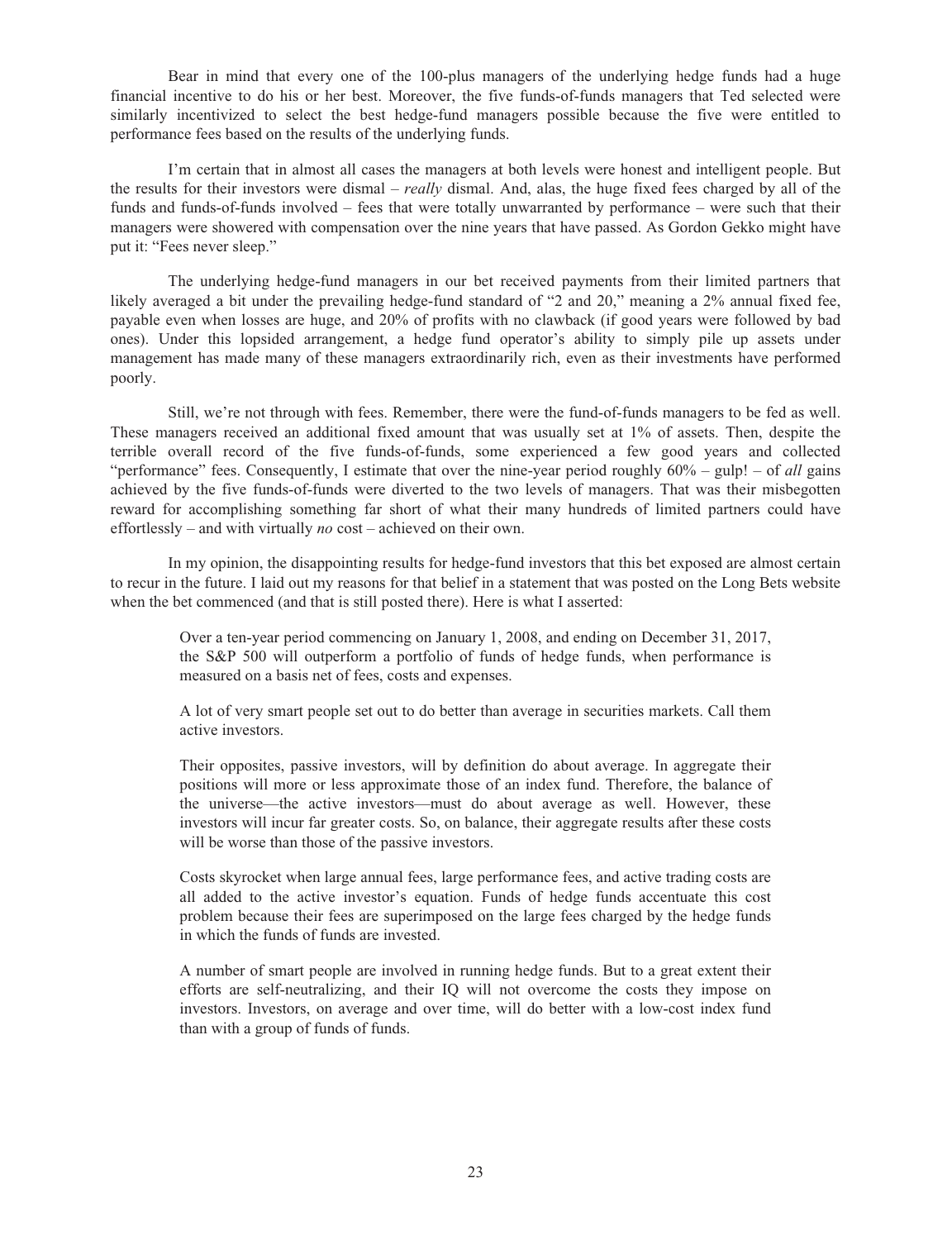So that was my argument – and now let me put it into a simple equation. If Group A (active investors) and Group B (do-nothing investors) comprise the total investing universe, and B is destined to achieve average results before costs, so, too, must A. Whichever group has the lower costs will win. (The academic in me requires me to mention that there is a very minor point – not worth detailing – that *slightly* modifies this formulation.) And if Group A has exorbitant costs, its shortfall will be substantial.

There are, of course, some skilled individuals who are highly likely to out-perform the S&P over long stretches. In my lifetime, though, I've identified *– early on* – only ten or so professionals that I expected would accomplish this feat.

There are no doubt many hundreds of people – perhaps thousands – whom I have never met and whose abilities would equal those of the people I've identified. The job, after all, is not impossible. The problem simply is that the great majority of managers who attempt to over-perform will fail. The probability is also very high that the person soliciting your funds will not be the exception who does well. Bill Ruane – a truly wonderful human being and a man whom I identified 60 years ago as almost certain to deliver superior investment returns over the long haul – said it well: "In investment management, the progression is from the innovators to the imitators to the swarming incompetents."

Further complicating the search for the rare high-fee manager who is worth his or her pay is the fact that some investment professionals, just as some amateurs, will be lucky over short periods. If 1,000 managers make a market prediction at the beginning of a year, it's very likely that the calls of at least one will be correct for nine consecutive years. Of course, 1,000 monkeys would be just as likely to produce a seemingly all-wise prophet. But there *would* remain a difference: The lucky monkey would not find people standing in line to invest with him.

Finally, there are three connected realities that cause investing success to breed failure. First, a good record quickly attracts a torrent of money. Second, huge sums invariably act as an anchor on investment performance: What is easy with millions, struggles with billions (sob!). Third, most managers will nevertheless seek new money because of their *personal* equation – namely, the more funds they have under management, the more their fees.

These three points are hardly new ground for me: In January 1966, when I was managing \$44 *million*, I wrote my limited partners: "I feel substantially greater size is more likely to harm future results than to help them. This might not be true for my own personal results, but it is likely to be true for your results. Therefore, ... I intend to admit no additional partners to BPL. I have notified Susie that if we have any more children, it is up to her to find some other partnership for them."

The bottom line: When trillions of dollars are managed by Wall Streeters charging high fees, it will usually be the managers who reap outsized profits, not the clients. Both large and small investors should stick with low-cost index funds.

#### \*\*\*\*\*\*\*\*\*\*\*\*

If a statue is ever erected to honor the person who has done the most for American investors, the handsdown choice should be Jack Bogle. For decades, Jack has urged investors to invest in ultra-low-cost index funds. In his crusade, he amassed only a tiny percentage of the wealth that has typically flowed to managers who have promised their investors large rewards while delivering them nothing – or, as in our bet, *less* than nothing – of added value.

In his early years, Jack was frequently mocked by the investment-management industry. Today, however, he has the satisfaction of knowing that he helped millions of investors realize far better returns on their savings than they otherwise would have earned. He is a hero to them and to me.

\*\*\*\*\*\*\*\*\*\*\*\*

Over the years, I've often been asked for investment advice, and in the process of answering I've learned a good deal about human behavior. My regular recommendation has been a low-cost S&P 500 index fund. To their credit, my friends who possess only modest means have usually followed my suggestion.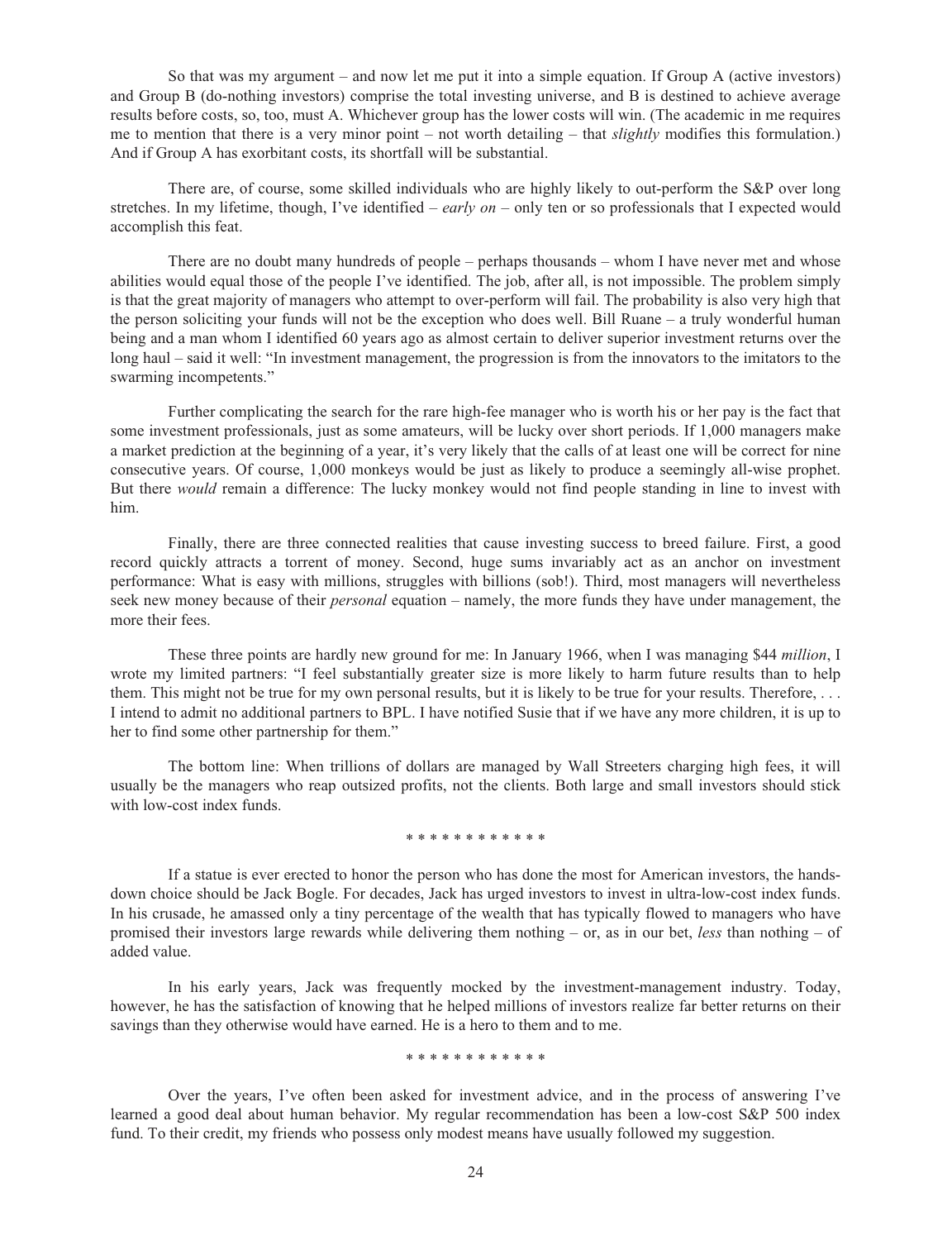I believe, however, that *none* of the mega-rich individuals, institutions or pension funds has followed that same advice when I've given it to them. Instead, these investors politely thank me for my thoughts and depart to listen to the siren song of a high-fee manager or, in the case of many institutions, to seek out another breed of hyper-helper called a consultant.

That professional, however, faces a problem. Can you imagine an investment consultant telling clients, year after year, to keep adding to an index fund replicating the S&P 500? That would be career suicide. Large fees flow to these hyper-helpers, however, if they recommend small managerial shifts every year or so. That advice is often delivered in esoteric gibberish that explains why fashionable investment "styles" or current economic trends make the shift appropriate.

The wealthy are accustomed to feeling that it is their lot in life to get the best food, schooling, entertainment, housing, plastic surgery, sports ticket, you name it. Their money, they feel, should buy them something superior compared to what the masses receive.

In many aspects of life, indeed, wealth does command top-grade products or services. For that reason, the financial "elites" – wealthy individuals, pension funds, college endowments and the like – have great trouble meekly signing up for a financial product or service that is available as well to people investing only a few thousand dollars. This reluctance of the rich normally prevails even though the product at issue is –on an expectancy basis – clearly the best choice. My calculation, admittedly very rough, is that the search by the elite for superior investment advice has caused it, in aggregate, to waste more than \$100 billion over the past decade. Figure it out: Even a 1% fee on a few trillion dollars adds up. Of course, not every investor who put money in hedge funds ten years ago lagged S&P returns. But I believe my calculation of the aggregate shortfall is conservative.

Much of the financial damage befell pension funds for public employees. Many of these funds are woefully underfunded, in part because they have suffered a double whammy: poor investment performance accompanied by huge fees. The resulting shortfalls in their assets will for decades have to be made up by local taxpayers.

Human behavior won't change. Wealthy individuals, pension funds, endowments and the like will continue to feel they deserve something "extra" in investment advice. Those advisors who cleverly play to this expectation will get very rich. This year the magic potion may be hedge funds, next year something else. The likely result from this parade of promises is predicted in an adage: "When a person with money meets a person with experience, the one with experience ends up with the money and the one with money leaves with experience."

Long ago, a brother-in-law of mine, Homer Rogers, was a commission agent working in the Omaha stockyards. I asked him how he induced a farmer or rancher to hire him to handle the sale of their hogs or cattle to the buyers from the big four packers (Swift, Cudahy, Wilson and Armour). After all, hogs were hogs and the buyers were experts who knew to the penny how much any animal was worth. How then, I asked Homer, could any sales agent get a better result than any other?

Homer gave me a pitying look and said: "Warren, it's not how you sell 'em, it's how you tell 'em." What worked in the stockyards continues to work in Wall Street.

### \*\*\*\*\*\*\*\*\*\*

And, finally, let me offer an olive branch to Wall Streeters, many of them good friends of mine. Berkshire *love*s to pay fees – even outrageous fees – to investment bankers who bring us acquisitions. Moreover, we have paid substantial sums for over-performance to our two in-house investment managers – and we hope to make even larger payments to them in the future.

To get biblical (Ephesians 3:18), I know the height and the depth and the length and the breadth of the energy flowing from that simple four-letter word – fees – when it is spoken to Wall Street. And when that energy delivers value to Berkshire, I will cheerfully write a big check.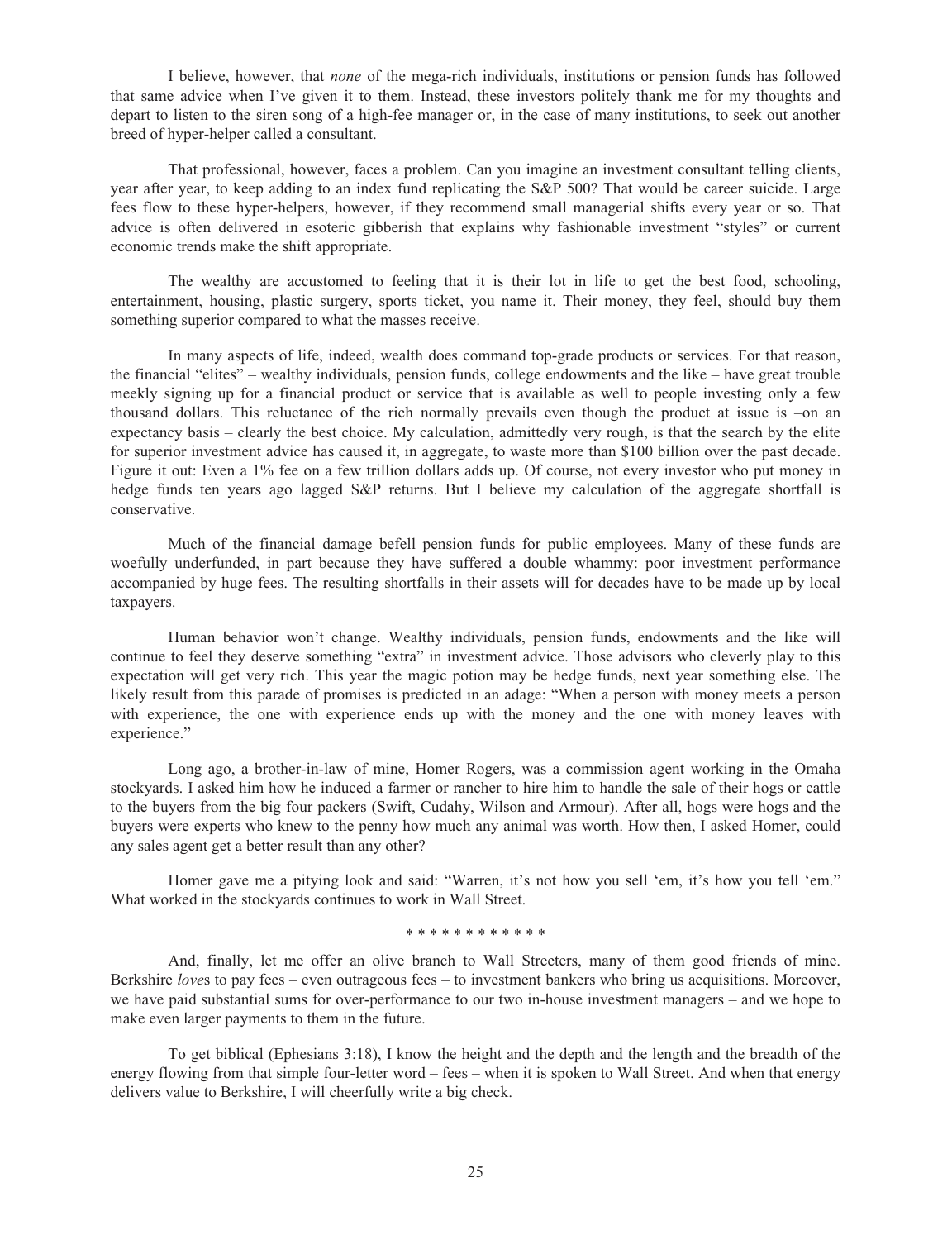## **The Annual Meeting**

Last year we partnered with Yahoo to air the first-ever webcast of our annual meeting. Thanks to Andy Serwer and his Yahoo crew, the production was a success in all respects, registering 1.1 million unique visits in real-time viewing and 11.5 million more in replays (many of those, to be sure, called up by viewers interested in only certain segments of the webcast).

Berkshire's thank-you mail for initiating the webcast included many notes from three constituencies: the elderly who find travel difficult; the thrifty who find it expensive to travel to Omaha; and those who cannot attend a Saturday meeting for religious reasons.

The webcast cut attendance at last year's meeting to about 37,000 people (we can't get a precise count), which was down about 10%. Nevertheless, both Berkshire's subsidiaries and Omaha hotels and restaurants racked up huge sales. Nebraska Furniture Mart's sales broke their 2015 record volume by 3%, with the Omaha store recording one-week volume of \$45.5 million.

Our Berkshire exhibitors at CenturyLink were open from noon until 5 p.m. on Friday and drew a crowd of 12,000 bargain-hunting shareholders. We will repeat those Friday shopping hours this year on May 5th. Bring money.

The annual meeting falls on May 6<sup>th</sup> and will again be webcast by Yahoo, whose web address is https://finance.yahoo.com/brklivestream. The webcast will go live at 9 a.m. Central Daylight Time. Yahoo will interview directors, managers, stockholders and celebrities before the meeting and during the lunch break. Both those interviews and meeting will be translated simultaneously into Mandarin.

For those attending the meeting in person, the doors at the CenturyLink will open at 7:00 a.m. on Saturday to facilitate shopping prior to our shareholder movie, which begins at 8:30. The question-and-answer period will start at 9:30 and run until 3:30, with a one-hour lunch break at noon. Finally, at 3:45 we will begin the formal shareholder meeting. It will run an hour or so. That is somewhat longer than usual because three proxy items are to be presented by their proponents, who will be given a reasonable amount of time to state their case.

On Saturday morning, we will have our sixth International Newspaper Tossing Challenge. Our target will again be the porch of a Clayton Home, located precisely 35 feet from the throwing line. When I was a teenager – in my one brief flirtation with honest labor – I delivered about 500,000 papers. So I think I'm pretty good at this game. Challenge me! Humiliate me! Knock me down a peg! The papers will run 36 to 42 pages, and you must fold them yourself (no rubber bands allowed). The competition will begin about 7:45, and I'll take on ten or so competitors selected a few minutes earlier by my assistant, Deb Bosanek.

Your venue for shopping will be the 194,300-square-foot hall that adjoins the meeting and in which products from dozens of our subsidiaries will be for sale. Say hello to the many Berkshire managers who will be captaining their exhibits. And be sure to view the terrific BNSF railroad layout that salutes all of our companies. Your children (and you!) will be enchanted with it.

Brooks, our running-shoe company, will again have a special commemorative shoe to offer at the meeting. After you purchase a pair, wear them on Sunday at our fourth annual "Berkshire 5K," an 8 a.m. race starting at the CenturyLink. Full details for participating will be included in the Visitor's Guide that will be sent to you with your meeting credentials. Entrants in the race will find themselves running alongside many of Berkshire's managers, directors and associates. (Charlie and I, however, will sleep in; the fudge and peanut brittle we eat throughout the Saturday meeting takes its toll.) Participation in the 5K grows every year. Help us set another record.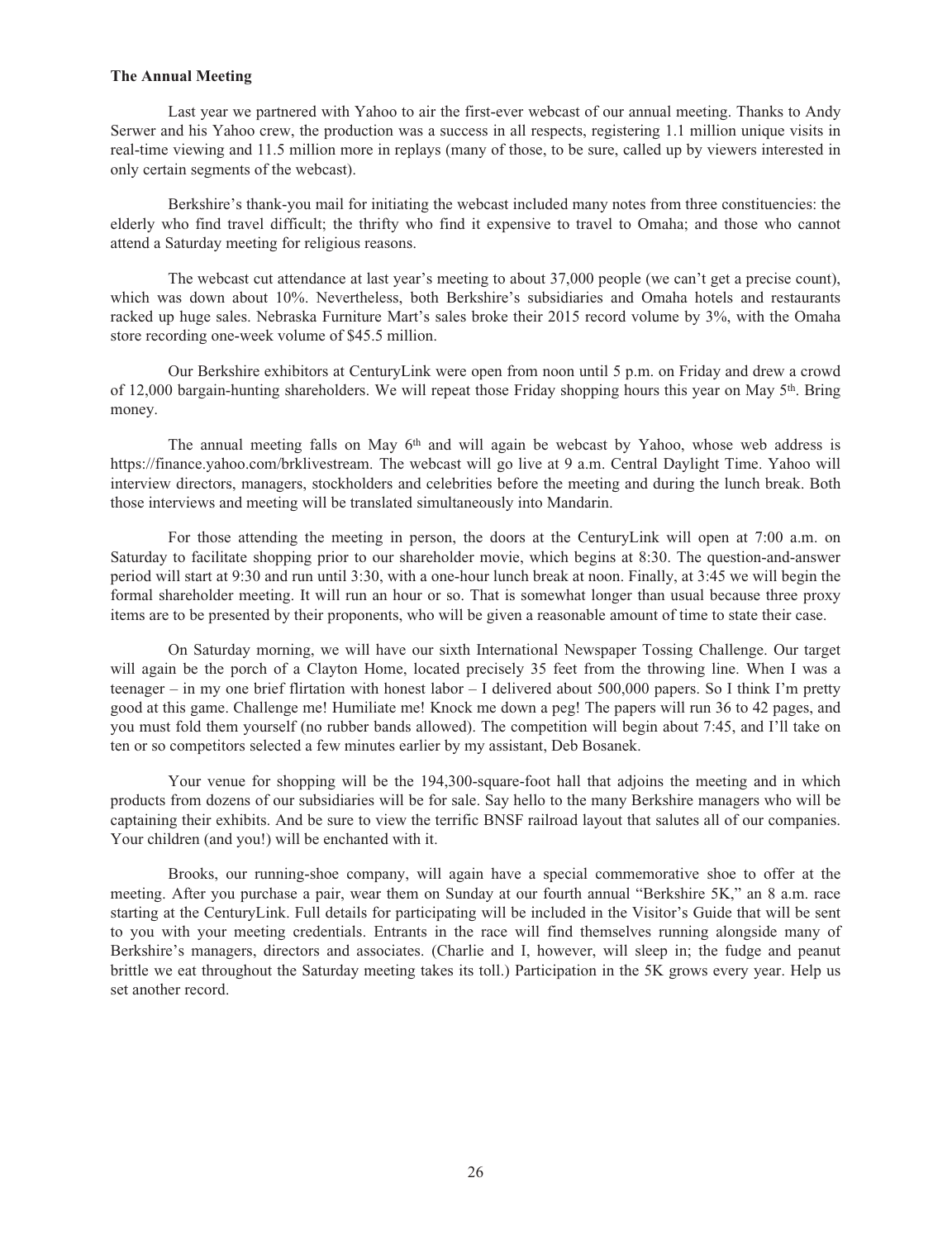A GEICO booth in the shopping area will be staffed by a number of the company's top counselors from around the country. At last year's meeting, we set a record for policy sales, up 21% from 2015. I predict we will be up again this year.

So stop by for a quote. In most cases, GEICO will be able to give you a shareholder discount (usually 8%). This special offer is permitted by 44 of the 51 jurisdictions in which we operate. (One supplemental point: The discount is not additive if you qualify for another discount, such as that available to certain groups.) Bring the details of your existing insurance and check out our price. We can save many of you real money. Spend the savings on other Berkshire products.

Be sure to visit the Bookworm. This Omaha-based retailer will carry about 35 books and DVDs, among them a couple of new titles. The best book I read last year was *Shoe Dog*, by Nike's Phil Knight. Phil is a very wise, intelligent and competitive fellow who is also a gifted storyteller. The Bookworm will have piles of *Shoe Dog* as well as several investment classics by Jack Bogle.

The Bookworm will once again offer our history of the highlights (and lowlights) of Berkshire's first 50 years. Non-attendees of the meeting can find the book on eBay. Just type in: *Berkshire Hathaway Inc. Celebrating 50 years of a Profitable Partnership* (2nd Edition).

An attachment to the proxy material that is enclosed with this report explains how you can obtain the credential you will need for admission to both the meeting and other events. Keep in mind that airlines have sometimes jacked up prices for the Berkshire weekend – though I must admit I have developed some tolerance, bordering on enthusiasm, for that practice now that Berkshire has made large investments in America's four major carriers. Nevertheless, if you are coming from far away, compare the cost of flying to Kansas City vs. Omaha. The drive between the two cities is about  $2^{1/2}$  hours, and it may be that Kansas City can save you significant money. The savings for a couple could run to \$1,000 or more. Spend that money with us.

At Nebraska Furniture Mart, located on a 77-acre site on 72nd Street between Dodge and Pacific, we will again be having "Berkshire Weekend" discount pricing. To obtain the Berkshire discount at NFM, you must make your purchases between Tuesday, May 2nd and Monday, May 8th inclusive, and must also present your meeting credential. The period's special pricing will even apply to the products of several prestigious manufacturers that normally have ironclad rules against discounting but which, in the spirit of our shareholder weekend, have made an exception for you. We appreciate their cooperation. During "Berkshire Weekend," NFM will be open from 10 a.m. to 9 p.m. Monday through Friday, 10 a.m. to 9:30 p.m. on Saturday and 10 a.m. to 8 p.m. on Sunday. From 5:30 p.m. to 8 p.m. on Saturday, NFM is hosting a picnic to which you are all invited.

*This year we have good news for shareholders in the Kansas City and Dallas metro markets who can't attend the meeting or perhaps prefer the webcast. From May 2nd through May 8th, shareholders who present meeting credentials or other evidence of their Berkshire ownership (such as brokerage statements) to their local NFM store will receive the same discounts enjoyed by those visiting the Omaha store.*

At Borsheims, we will again have two shareholder-only events. The first will be a cocktail reception from 6 p.m. to 9 p.m. on Friday, May  $5<sup>th</sup>$ . The second, the main gala, will be held on Sunday, May  $7<sup>th</sup>$ , from 9 a.m. to 4 p.m. On Saturday, we will remain open until 6 p.m. Remember, the more you buy, the more you save (or so my daughter tells me when we visit the store).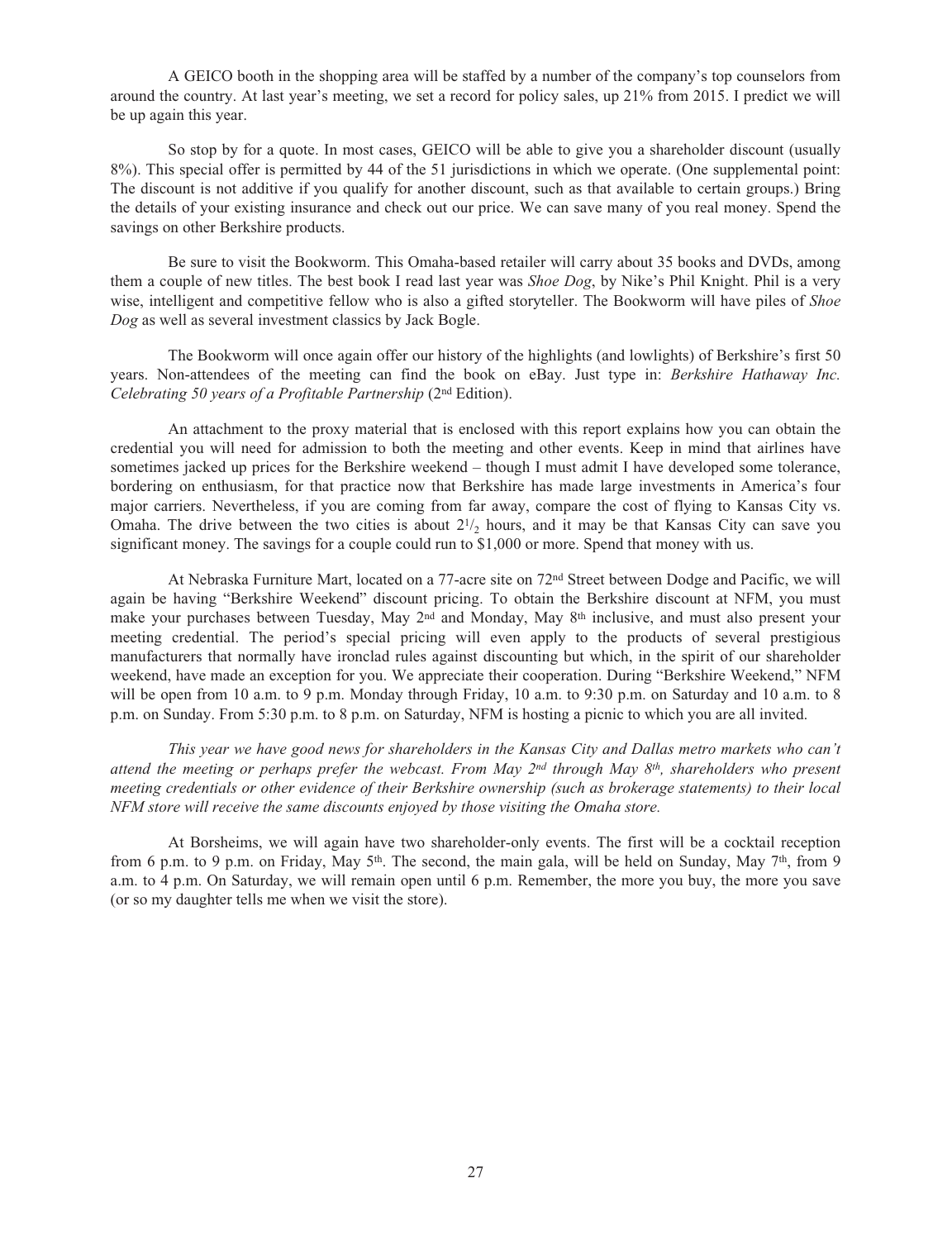We will have huge crowds at Borsheims throughout the weekend. For your convenience, therefore, shareholder prices will be available from Monday, May 1<sup>st</sup> through Saturday, May 13<sup>th</sup>. During that period, please identify yourself as a shareholder either by presenting your meeting credential or a brokerage statement showing you own our stock.

On Sunday, in the mall outside of Borsheims, Norman Beck, a remarkable magician and motivational speaker from Dallas, will bewilder onlookers. On the upper level, we will have Bob Hamman and Sharon Osberg, two of the world's top bridge experts, available to play with our shareholders on Sunday afternoon. If they suggest wagering on the game, change the subject. I will join them at some point and hope Ajit, Charlie and Bill Gates will do so also.

My friend, Ariel Hsing, will be in the mall as well on Sunday, taking on challengers at table tennis. I met Ariel when she was nine, and even then I was unable to score a point against her. Ariel represented the United States in the 2012 Olympics. Now, she's a senior at Princeton (after interning last summer at JPMorgan Chase). If you don't mind embarrassing yourself, test your skills against her, beginning at 1 p.m. Bill Gates did pretty well playing Ariel last year, so he may be ready to again challenge her. (My advice: Bet on Ariel.)

Gorat's will be open exclusively for Berkshire shareholders on Sunday, May  $7<sup>th</sup>$ , serving from 1 p.m. until 10 p.m. To make a reservation at Gorat's, call 402-551-3733 on April 3rd (*but not before*). Show you are a sophisticated diner by ordering the T-bone with hash browns.

We will have the same three financial journalists lead the question-and-answer period at the meeting, asking Charlie and me questions that shareholders have submitted to them by e-mail. The journalists and their e-mail addresses are: Carol Loomis, the preeminent business journalist of her time, who may be e-mailed at loomisbrk@gmail.com; Becky Quick, of CNBC, at BerkshireQuestions@cnbc.com; and Andrew Ross Sorkin, of the New York Times, at arsorkin@nytimes.com.

From the questions submitted, each journalist will choose the six he or she decides are the most interesting and important to shareholders. The journalists have told me your question has the best chance of being selected if you keep it concise, avoid sending it in at the last moment, make it Berkshire-related and include no more than two questions in any e-mail you send them. (In your e-mail, let the journalist know if you would like your name mentioned if your question is asked.)

An accompanying set of questions will be asked by three analysts who follow Berkshire. This year the insurance specialist will be Jay Gelb of Barclays. Questions that deal with our non-insurance operations will come from Jonathan Brandt of Ruane, Cunniff & Goldfarb and Gregg Warren of Morningstar. Since what we will be conducting is a *shareholders'* meeting, our hope is that the analysts and journalists will ask questions that add to our owners' understanding and knowledge of their investment.

Neither Charlie nor I will get so much as a clue about the questions headed our way. Some will be tough, for sure, and that's the way we like it. Multi-part questions aren't allowed; we want to give as many questioners as possible a shot at us. Our goal is for you to leave the meeting knowing more about Berkshire than when you came and for you to have a good time while in Omaha.

All told, we expect at least 54 questions, which will allow for six from each analyst and journalist and for 18 from the audience. The questioners from the audience will be chosen by means of 11 drawings that will take place at 8:15 a.m. on the morning of the annual meeting. Each of the 11 microphones installed in the arena and main overflow room will host, so to speak, a drawing.